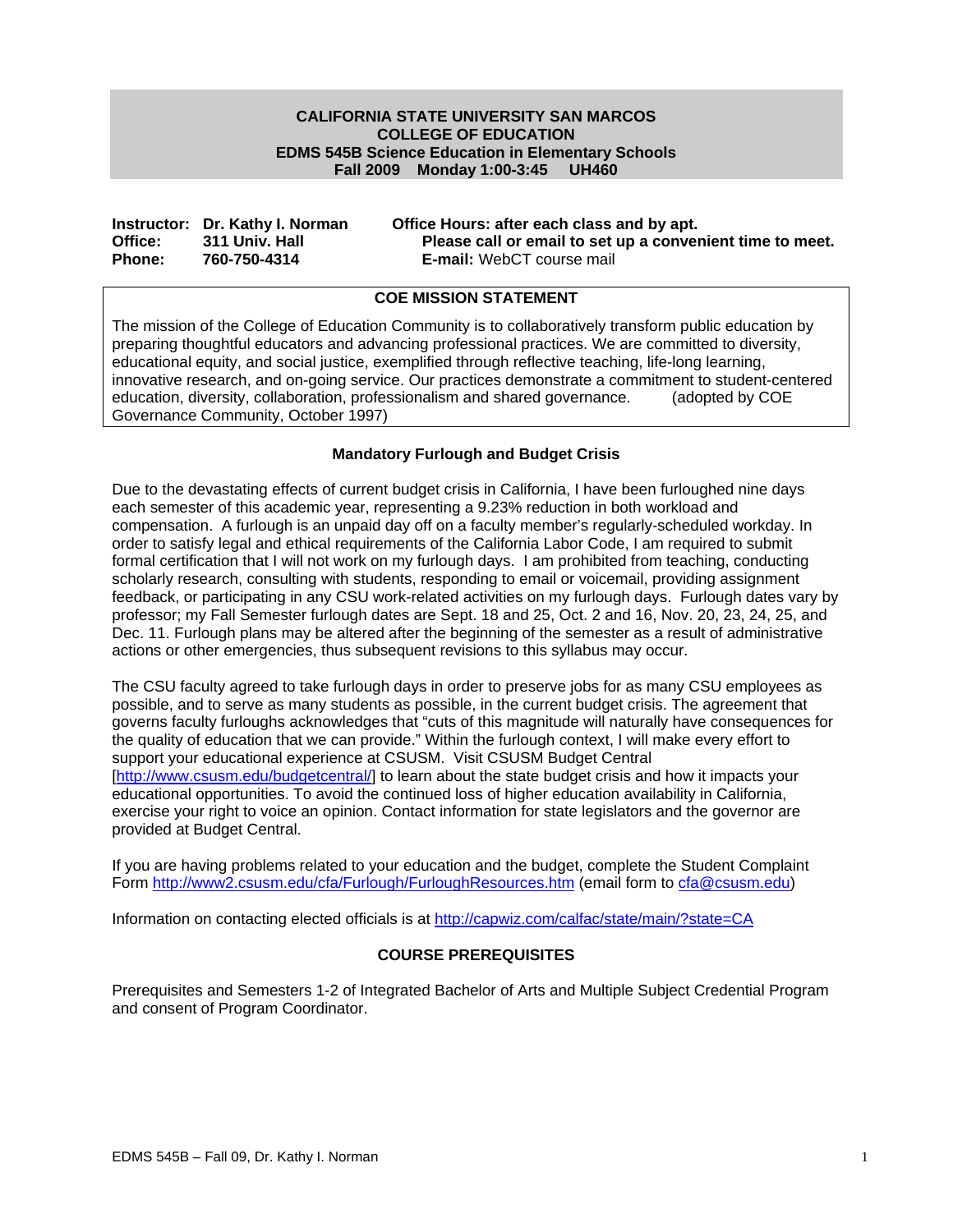#### **REQUIRED TEXTS**

- Friedl, A.E. & Koontz, T.Y. (2005). *Teaching Science to Children, An Inquiry Approach, 6th Ed.* NY: McGraw-Hill.
- *Science Framework for California Public Schools.* (2003) Sacramento: California Dept. of Education.
- Lamb, R. *Communication Basics: Overview of Nonviolent Communication*. Center for Nonviolent Communication.
- 2 Large Blue Books; 1 Laboratory Composition Book; \$1.50 cash for visit to Jack's Pond Nature Center

## **COURSE DESCRIPTION**

This course is designed to provide a comprehensive overview of the objectives, skills, concepts, experiments, materials, and methods necessary to teach science to elementary school children. A series of team activities will provide you with first-hand experiences in these areas. This course focuses on instructional methods, techniques, materials, lesson planning, curriculum development, organization and assessment in science. The integration of curricular areas is addressed. Methods of cross-cultural language and academic development will be integrated into the course.

## **COURSE OBJECTIVES**

- 1. Demonstrate proficiency with inquiry skills of observing, measuring, inferring, classifying, predicting, verifying predictions, hypothesizing, isolating variables, interpreting data, and experimenting.
- 2. Identify exemplary materials (curriculum kits, science programs, textbooks, equipment, technology, ancillary materials) appropriate for elementary school children.
- 3. Demonstrate knowledge and understanding of the California Science Framework, the California Science Content Standards, and the National Science Education Standards.
- 4. Demonstrate an understanding of the physical, earth and life science concepts included in the K-8 California Science Content Standards, and how to design lessons to teach the concepts.
- 5. Use of the Learning Cycle model of instruction to teach science in a contemporary manner.
- 6 Use of technology in elementary science teaching.
- 7. Demonstrate confidence in leading and performing investigations designed to teach science concepts, science process skills, and scientific attitudes.
- 8. Use of authentic methods of assessment to evaluate learning of science concepts and processes.
- 9. Design of an elementary science teaching mini-unit.
- 10. Practice strategies to include all students in science (linguistically and culturally diverse, students with disabilities and other students with special needs).

## **COURSE TOPICS**

Constructivism & The Learning Cycle Model of Teaching Concept Mapping Learning Objectives & Science Concept Definitions California Science Content Standards and the California Science Framework Teaching English Language Learners in Science Infusing Writing Activities in Science Lessons Science Curriculum Kits and State Approved Texts Science Process Skills and Scientific Attitudes Current Issues in Science Education Infusing Technology into Science Teaching Authentic Assessments in Science Science Projects, Student Research, Science Fairs Safety in the Science Class Inclusion and Teaching Science to Students with Special Needs Benchmarks and the National Science Education Standards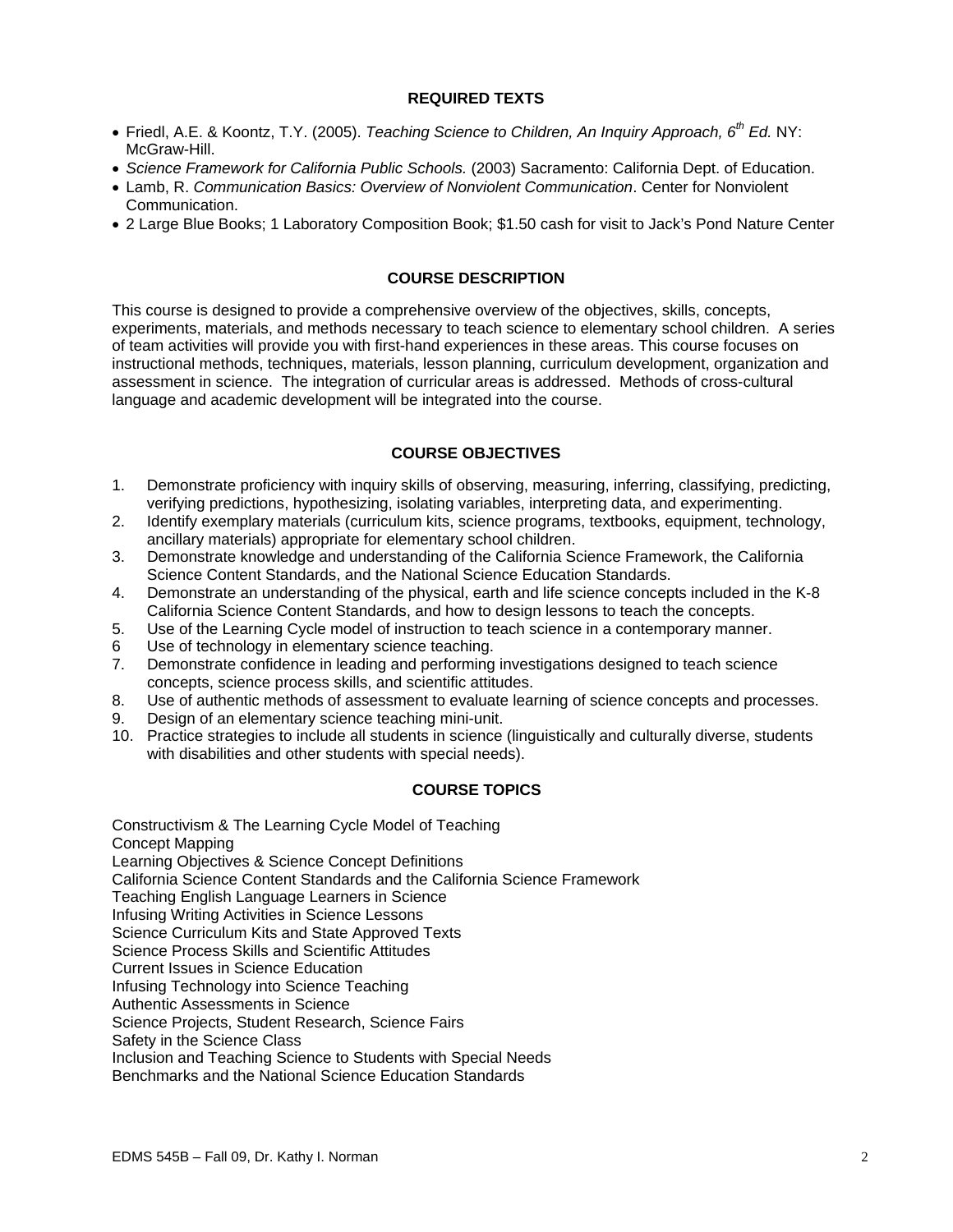## **STUDENT LEARNING OUTCOMES**

#### **Teacher Performance Expectation (TPE) Competencies**

#### **Standards of Quality and Effectiveness for Professional Teacher Preparation Programs California Commission on Teacher Credentialing**

The course objectives, assignments, and assessments have been aligned with the CTC standards for the Multiple Subject Credential. This course is designed to help those seeking a California teaching credential to develop the skills, knowledge and attitudes necessary to assist schools and districts in implementing effective programs for all students. The successful candidate will be able to merge theory and practice in order to realize a comprehensive and extensive educational program for all students.

#### **California Teacher Performance Assessment (CalTPA)**

Beginning July 1, 2008 all California credential candidates must successfully complete a state-approved system of teacher performance assessment (TPA), to be embedded in the credential program of preparation. At CSUSM this assessment system is called the CalTPA or the TPA for short.

To assist your successful completion of the TPA a series of informational seminars are offered over the course of the program. TPA related questions and logistical concerns are to be addressed during the seminars. Your attendance to TPA seminars will greatly contribute to your success on the assessment.

Additionally, COE classes use common pedagogical language, lesson plans (lesson designs), and unit plans (unit designs) in order to support and ensure your success on the TPA and more importantly in your credential program.

The CalTPA Candidate Handbook, TPA seminar schedule, and other TPA support materials can be found on the COE website provided at the website provided: http://www.csusm.edu/liberalstudiesadvising/teaching/icpoption/tpa.html

### **INFUSED COMPETENCES**

#### **Authorization to Teach English Learners**

This credential program has been specifically designed to prepare teachers for the diversity of languages often encountered in California public school classrooms. The authorization to teach English learners is met through the infusion of content and experiences within the credential program, as well as additional coursework. Students successfully completing this program receive a credential with authorization to teach English learners. (approved by CCTC in SB 2042 Program Standards, August 02))

### **Special Education**

Consistent with the intent to offer a seamless teaching credential in the College of Education, this course will demonstrate the collaborative infusion of special education competencies that reflect inclusive educational practices.

#### **Visual and Performing Arts**

This course encourages the infusion of the visual and performing arts in order to prepare our candidates with the skills to integrate the arts in their teaching. The Visual and Performing Arts Content Standards for California Public Schools (http://www.cde.ca.gov/cdepress/standards-pdfs/visual-performing-arts.pdf) describe what every student should know and be able to do in the visual and performing arts, prekindergarten through grade 12 in five strands: artistic perception; creative expression; historical and cultural context; aesthetic valuing; and connections, relationships and applications.

#### **Technology**

This course infuses technology competences to prepare our candidates to use technologies, emphasizing their use in both teaching practice and student learning.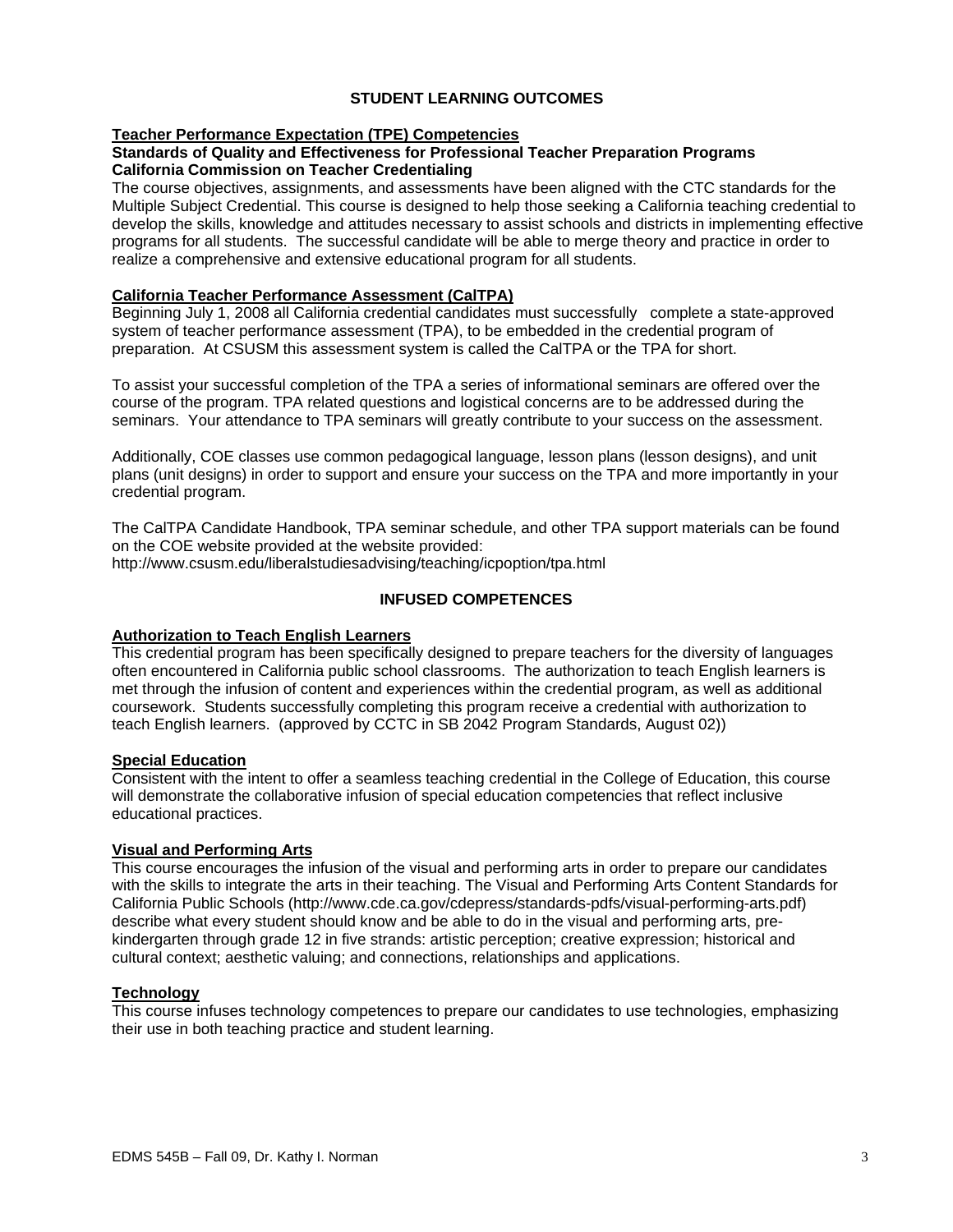## **COURSE POLICIES**

#### **Attendance Policy**

Due to the dynamic and interactive nature of courses in the College of Education, all students are expected to attend all classes and participate actively. Absences and late arrivals/early departures will affect the final grade. At a minimum, students must attend more than 80% of class time, or s/he may not receive a passing grade for the course at the discretion of the instructor. Individual instructors may adopt more stringent attendance requirements. Should the student have extenuating circumstances, s/he should contact the instructor as soon as possible.

For this class, **if you are absent 2 days, your highest possible grade is a B. If you are absent more than 2 days, your highest possible grade is a C**, which means that you will not pass the course. **Late arrivals and early departures** will lower your course grade. For every two times that you are late or leave early, your course grade will be lowered by one letter grade. If you have an emergency or extenuating circumstances, please see the instructor to make arrangements accordingly. Absences do not change assignment due dates. With few exceptions, late assignments will not be accepted.

## **Technology**

Students are expected to demonstrate competency in the use of various forms of technology (i.e. word processing, electronic mail, WebCT6, use of the Internet, and/or multimedia presentations). Specific requirements for course assignments with regard to technology are at the discretion of the instructor. Keep a digital copy of all assignments for use in your teaching portfolio. You must use your WebCT email account for this class. The best way to contact me is by WebCT email.

### **Computer Use During Class**

You are welcome to use a laptop computer in class when working on class assignments, for example. However, you will need to save checking email or other personal computer use for time outside of class. Most students find it disruptive when they are focusing on class activities or listening to presentations and can hear keyboarding in the classroom. Your kind consideration is greatly appreciated by all!

#### **Electronic Communication Protocol:**

Electronic correspondence is a part of your professional interactions. If you need to contact the instructor, e-mail is often the easiest way to do so. It is my intention to respond to all received e-mails in a timely manner. Please be reminded that e-mail and on-line discussions are a very specific form of communication, with their own nuances and etiquette. For instance, electronic messages sent in all upper case (or lower case) letters, major typos, or slang, often communicate more than the sender originally intended. With that said, please be mindful of all e-mail and on-line discussion messages you send to your colleagues, to faculty members in the College of Education, or to persons within the greater educational community. All electronic messages should be crafted with professionalism and care. Things to consider:

- Would I say in person what this electronic message specifically says?
- How could this message be misconstrued?
- Does this message represent my highest self?
- Am I sending this electronic message to avoid a face-to-face conversation?

In addition, if there is ever a concern with an electronic message sent to you, please talk with the author in person in order to correct any confusion.

#### **CSUSM Academic Honesty Policy**

Students will be expected to adhere to standards of academic honesty and integrity, as outlined in the Student Academic Honesty Policy in the CSUSM University Catalog. All written work and oral assignments must be original work. All ideas/materials that are borrowed from other sources must have appropriate references to the original sources. Any quoted material should give credit to the source and be punctuated with quotation marks.

Students are responsible for honest completion of their work including examinations. There will be no tolerance for infractions. If you believe there has been an infraction by someone in the class, please bring it to the instructor's attention. The instructor reserves the right to discipline any student for academic dishonesty in accordance with the general rules and regulations of the university. Disciplinary action may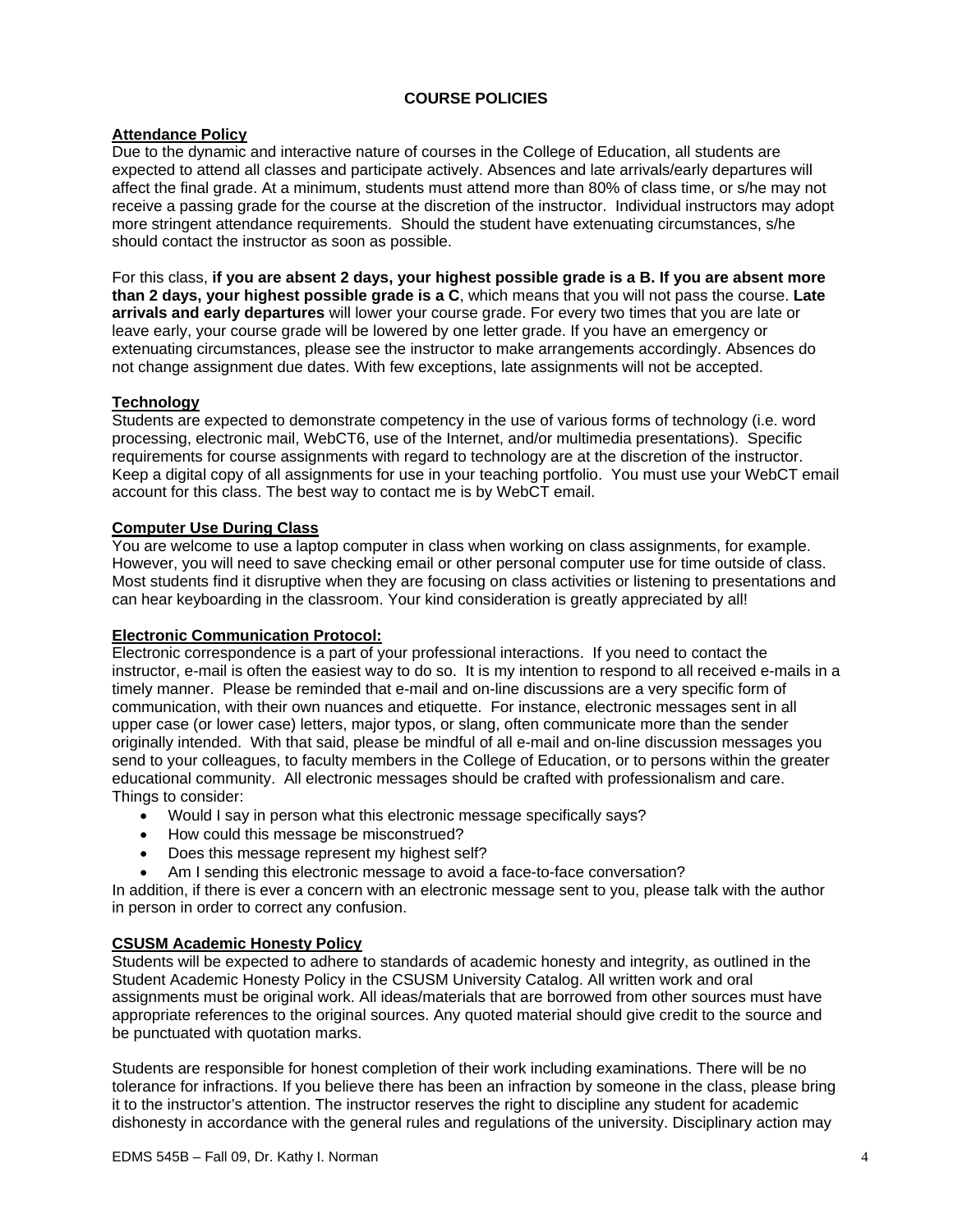include the lowering of grades and/or the assignment of a failing grade for an exam, assignment, or the class as a whole. Incidents of Academic Dishonesty will be reported to the Dean of Students. Sanctions at the University level may include suspension or expulsion from the University.

### **Plagiarism**

As an educator, it is expected that each student will do his/her own work, and contribute equally to group projects and processes. Plagiarism or cheating is unacceptable under any circumstances. If you are in doubt about whether your work is paraphrased or plagiarized, see the Plagiarism Prevention for Students website http://library.csusm.edu/plagiarism/index.html. If there are questions about academic honesty, please consult the University catalog.

#### **All University Writing Requirement**

In keeping with the All-University Writing Requirement, all 3-unit courses must have a writing component of at least 2,500 words (approximately 10 pages), which can be administered in a variety of ways. Writing requirements for this course will be met as described in the assignments.

#### **Person-First Language**

Use "person-first" language in all written and oral assignments and discussions (e.g., "student with autism" rather than "autistic student").

## **Students With Disabilities Requiring Reasonable Accommodations**

Students must be approved for services by providing appropriate and recent documentation to the Office of Disabled Student Services (DSS). This office is located in Craven Hall 5205, and can be contacted by phone at (760) 750-4905, or TTY (760) 750-4909. Students authorized by DSS to receive reasonable accommodations should meet with their instructor during office hours or, in order to ensure confidentiality, in a more private setting.

## **GRADING STANDARDS**

| $A = 93-100$    | $B = 83 - 86$   | $C = 73-76$ |
|-----------------|-----------------|-------------|
| $A - = 90 - 92$ | $B - 80 - 82$   | $C - 70-72$ |
| $B+ = 87-89$    | $C_{+}$ = 77-79 | $F = 0.69$  |

- A 90-100%: Outstanding work on assignment, excellent syntheses of information and experiences, great insight and application, and excellent writing.
- B 80-89%: Completion of assignment in good form with good syntheses and application of information and experiences; writing is good.
- $\mathsf{C}$ 70-79%: Completion of assignment, adequate effort, adequate synthesis of information, and application of information and experiences, writing is adequate.
- D 60-69%: Incomplete assignment, inadequate effort and synthesis of information, writing is less than adequate.

It is expected that students will proofread and edit all their assignments prior to submission. Students will ensure that the text is error-free (grammar, spelling), and ideas are logically and concisely presented. The assignment's grade will be negatively affected as a result of this oversight. Each assignment will be graded approximately 80% on content and context (detail, logic, synthesis of information, depth of analysis, etc.), and 20% on mechanics. All reference/resource citations should use appropriate citation form. Please consult with the American Psychological Association (APA) format in the APA Manual, 5<sup>th</sup> edition for citation guidance.

You must maintain a B average (3.0 GPA) in your teacher education courses to receive a teaching credential from the State of California. Courses are not accepted if final course grades are below a C+.

assignments are turned in. Keep digital copies of all assignments. You will not be assigned a course grade unless all the assignments are turned in.<br>EDMS 545B – Fall 09, Dr. Kathy I. Norman 55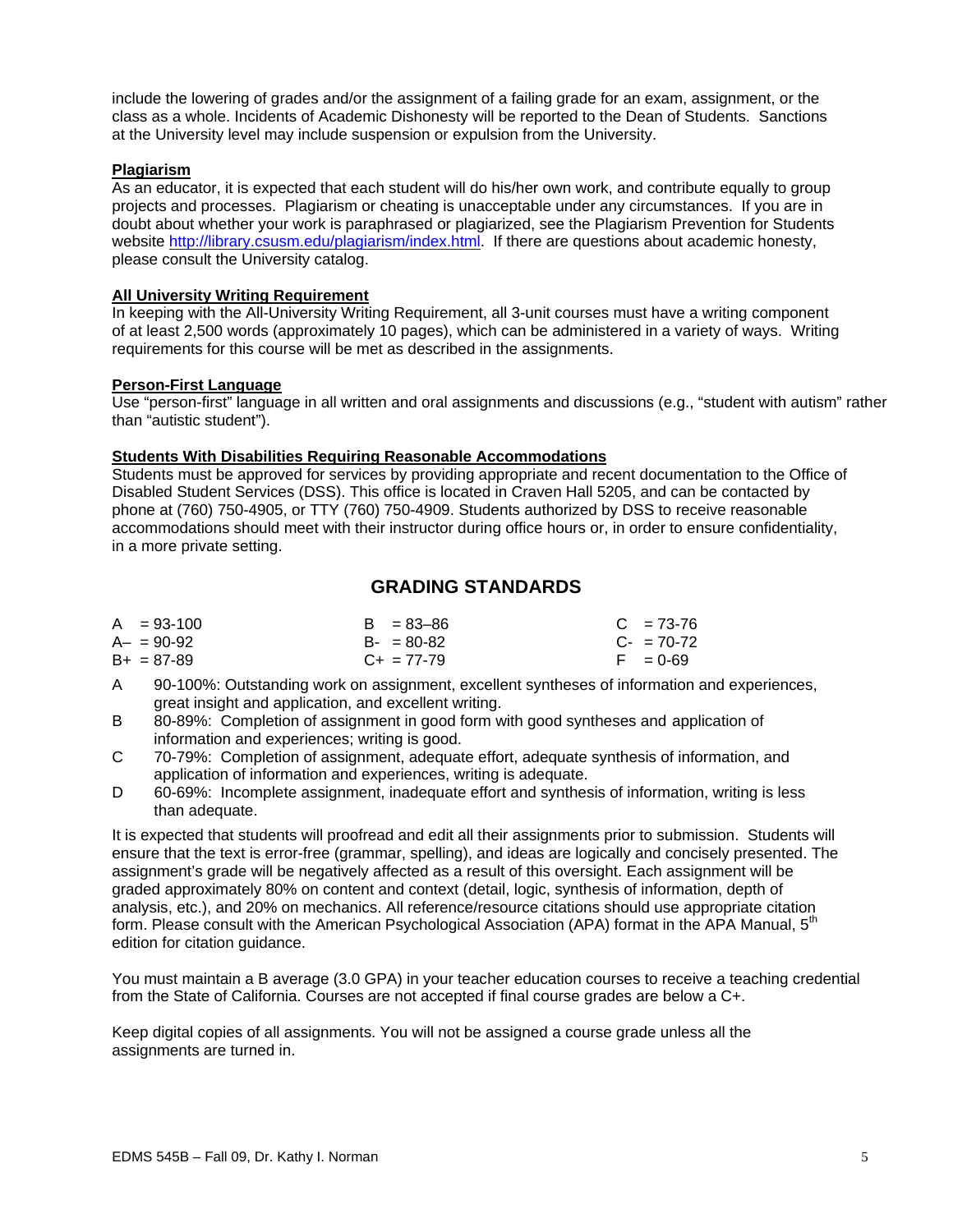## **COMPASSIONATE COMMUNICATION**

We will be including a study of Rachel Lamb's booklet Communication Basics: An Overview of Nonviolent Communication. This booklet is published by the Center for Nonviolent Communication. In Nonviolent Communication (also called Compassionate Communication), Marshall Rosenberg presents his approach to communication that centers on compassionate connection. Marshall encourages all individuals, and especially educators, to motivate "by a reverence for life." Rosenberg's Compassionate Communication process offers educators the tools to create exceptional learning environments.

Compassionate Communication (also called Nonviolent Communication) will help you:

- Maximize the individual potential of all students
- Improve trust and connection in your classroom community
- Strengthen student interest, retention and connection to their work
- Find cooperation without using demands
- Improve classroom teamwork, efficiency and results

Marshall B. Rosenberg, Ph.D. is the internationally acclaimed author of *Nonviolent Communication: A Language of Life*, and *Speak Peace in a World of Conflict*. He is the founder and educational director of the Center for Nonviolent Communication (CNVC). He travels throughout the world promoting peace by teaching these remarkably effective communication and conflict resolution skills. See www.cnvc.org resources for additional books and resources on how to use compassionate communication in teaching.

## **COOPERATIVE LEARNING ROLES FOR SCIENCE GROUP MEMBERS**

Materials Manager **Reporter** Lead Investigator **Recorder (can be combined with Reporter duties)** Timekeeper/Taskmaster (if have 5<sup>th</sup> person) Heterogeneous groups are best. Teacher assigns group members and the roles; roles are rotated.

## **ASSIGNMENTS**

Each assignment is expected to have a clear organizational presentation and be free of grammar, punctuation and spelling errors. There will be a reduction in points for the above mentioned errors. Late assignments are not accepted. Prepare carefully for class, and be ready to discuss readings and assignments thoughtfully.

| 1. Active Participation and Collaboration (all or nothing credit given) | 5%         |
|-------------------------------------------------------------------------|------------|
| 2. Reading Journal (Concept Maps and Big Ideas Papers)                  | 15%        |
| 3. California Science Framework and Standards Activity                  | 10%        |
| 4. Leadership of Hands-on Science Lesson Activities                     | <b>20%</b> |
| 5. Learning Cycle Lesson Drawings                                       | 5%         |
| 6. Learning Cycle Lesson Explanations                                   | 5%         |
| 7. Science Exploratorium Lesson Plan/Presentation                       | 10%        |
| 8. Science Unit and Presentation                                        | <b>20%</b> |
| 9. Course Reflection                                                    | 5%         |
| 10. Curriculum Presentation                                             | 5%         |
|                                                                         |            |

#### **DESCRIPTIONS OF ASSIGNMENTS**

#### **1. Active Participation and Collaboration (all or nothing credit) - 5%**

Teacher education is a professional preparation program and students will be expected to adhere to standards of dependability, professionalism, and academic honesty (refer to rubric on next page). Grading will include a component of "professional demeanor." Students will conduct themselves in ways that are expected of those who are entering the education profession, including the following:

- • On-time arrival to all class sessions and attendance for the entire class period
- Advance preparation of readings and timely submission of assignments
- A positive attitude at all times
- Active participation in all class discussions and activities
- Respectful interactions with the instructor and other students in all settings
- Carefully considered, culturally aware approaches to solution-finding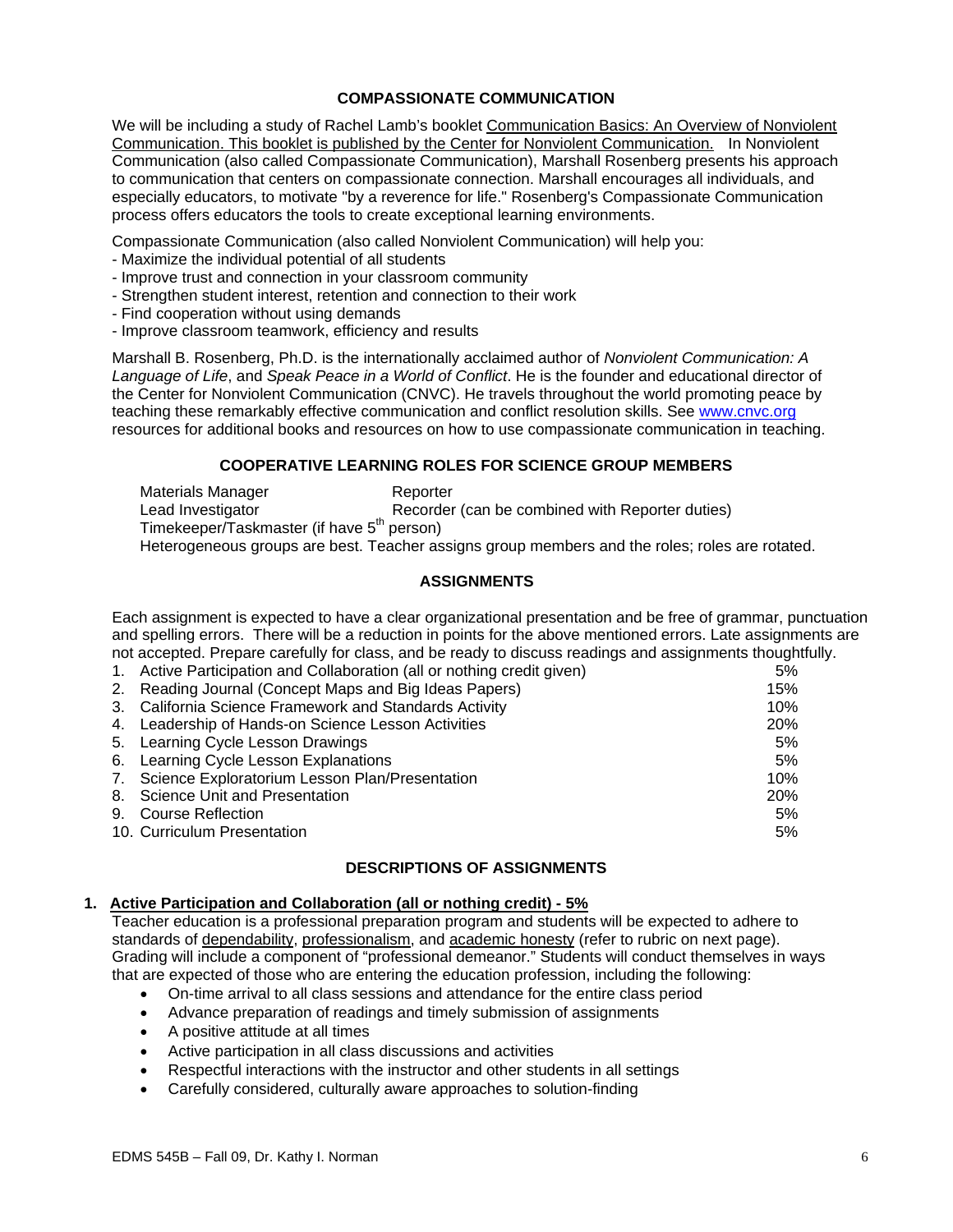| Students are expected to actively participate, collaborate, and demonstrate professionalism at all times.                                                                                                                                                                                                                                                                                                  |                                                                                                                                                                                                                                                                                                                                                                                                           |                                                                                                                                                                                                                                                                                                                                                                       |                                                                                                                                                                                                                                                                                                                                                                     |                 |  |
|------------------------------------------------------------------------------------------------------------------------------------------------------------------------------------------------------------------------------------------------------------------------------------------------------------------------------------------------------------------------------------------------------------|-----------------------------------------------------------------------------------------------------------------------------------------------------------------------------------------------------------------------------------------------------------------------------------------------------------------------------------------------------------------------------------------------------------|-----------------------------------------------------------------------------------------------------------------------------------------------------------------------------------------------------------------------------------------------------------------------------------------------------------------------------------------------------------------------|---------------------------------------------------------------------------------------------------------------------------------------------------------------------------------------------------------------------------------------------------------------------------------------------------------------------------------------------------------------------|-----------------|--|
|                                                                                                                                                                                                                                                                                                                                                                                                            | <b>Excellent</b>                                                                                                                                                                                                                                                                                                                                                                                          | Acceptable                                                                                                                                                                                                                                                                                                                                                            | Unacceptable                                                                                                                                                                                                                                                                                                                                                        | <b>Comments</b> |  |
| <b>Attitude</b><br>Do you show a<br>positive attitude<br>toward class, "the<br>work" and<br>learning?                                                                                                                                                                                                                                                                                                      | Always displays a<br>positive attitude. May<br>offer constructive<br>criticism and include<br>alternatives that show<br>initiative.                                                                                                                                                                                                                                                                       | Sometimes displays a<br>positive attitude. May<br>offer constructive<br>criticism and include<br>alternatives that show<br>initiative.                                                                                                                                                                                                                                | Seldom has a positive<br>attitude. Often is<br>critical. Does not offer<br>alternative solutions to<br>criticism.                                                                                                                                                                                                                                                   |                 |  |
| <b>Participation</b><br>Do you participate in<br>class discussions<br>productively, sharing<br>your knowledge and<br>understandings?<br>Professionalism<br>Do you exhibit<br>professional<br>behavior at all<br>times?<br><b>Collaboration</b><br>Can you monitor<br>and adjust your<br>participation to<br>allow for others'<br>ideas to be heard?<br>Are you supportive<br>of others' ideas<br>and work? | Attends every class,<br>always on time and<br>well prepared, and<br>never leaves early.<br>Gives closest<br>attention to class<br>activities & speakers.<br>Consistently behaves,<br>talks and works in a<br>professional manner,<br>regardless of<br>task/topic.<br>Consistently listens to,<br>shares with, and<br>supports the efforts of<br>others. Tries to keep<br>people working well<br>together. | Attends every class,<br>on time and prepared,<br>and never leaves<br>early. Gives most<br>attention to class<br>activities and<br>speakers.<br>Most of the time,<br>behaves, talks and<br>works in a<br>professional manner.<br>Most of the time<br>listens to, shares with,<br>and supports the<br>efforts of others, but<br>sometimes is not a<br>good team member. | Is not always ready<br>when class time<br>begins. Doesn't give<br>full attention in class:<br>sometimes talks when<br>others are speaking.<br>Seldom behaves,<br>talks, and works in a<br>professional manner,<br>regardless of<br>task/topic.<br>Rarely listens to,<br>shares with, and<br>supports the efforts of<br>others. Is not always<br>a good team player. |                 |  |
| <b>Contributions</b><br>Do you contribute<br>to whole class and<br>group work? Do<br>you "do your<br>share"?                                                                                                                                                                                                                                                                                               | Consistently provides<br>useful ideas; always<br>stays focused on the<br>task. Exhibits a lot of<br>effort and valuable<br>contributions.                                                                                                                                                                                                                                                                 | Most of the time<br>provides useful ideas<br>and stays focused. A<br>satisfactory group<br>member who does<br>what is required.                                                                                                                                                                                                                                       | Rarely provides useful<br>ideas; not always<br>focused. Reluctant to<br>participate. Lets<br>others take charge.                                                                                                                                                                                                                                                    |                 |  |
| <b>Disposition</b><br>toward teaching<br>Do you exhibit a<br>positive disposition<br>towards teaching<br>all students?                                                                                                                                                                                                                                                                                     | Consistently<br>demonstrates concern<br>in learning to teach all<br>children. Always<br>demonstrates strong<br>commitment toward<br>developing (a) an<br>understanding of<br>children, (b) teaching<br>strategies, and (c)<br>knowledge of the CA<br>Standards for the<br><b>Teaching Profession</b><br>(CSTP), Teacher<br>Performance<br>Expectations (TPE),<br>and CA Standards.                        | Most of the time<br>demonstrates concern<br>in learning to teach all<br>children. Often<br>demonstrates<br>commitment toward<br>developing (a) an<br>understanding of<br>children, (b) teaching<br>strategies, and (c)<br>knowledge of the<br>CSTP's, TPE's, and<br><b>CA Content</b><br>Standards.                                                                   | Rarely shows concern<br>in learning to teach all<br>children. Rarely<br>demonstrates<br>commitment toward<br>developing (a) an<br>understanding of<br>children, (b) teaching<br>strategies, and (c)<br>knowledge of the<br>CSTP's, TPE's, and<br><b>CA Content</b><br>Standards.                                                                                    |                 |  |
| Leadership<br>Do you interact<br>productively with<br>your peers and shov<br>leadership initiative?                                                                                                                                                                                                                                                                                                        | Shows strength<br>through leadership in<br>class activities; other<br>students respect you<br>as a leader.                                                                                                                                                                                                                                                                                                | Effectively participates<br>and contributes, but<br>rarely shows<br>leadership qualities.                                                                                                                                                                                                                                                                             | Does not show<br>leadership in any area<br>of class.                                                                                                                                                                                                                                                                                                                |                 |  |

# **PCP Rubric: Participation, Collaboration and Professionalism**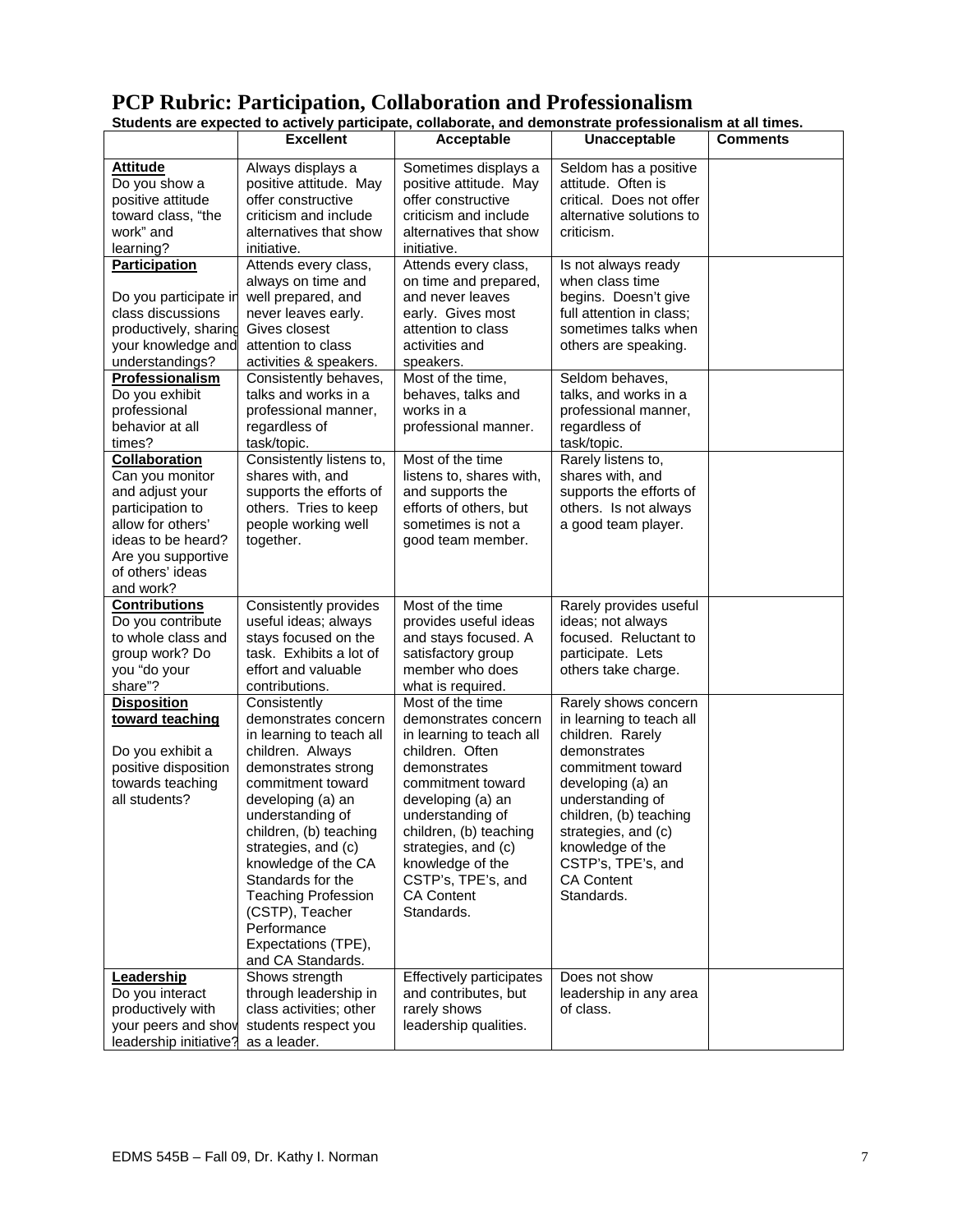### **2. Reading Journal** (individual**) - 15%**

The purpose of the journal entries is to help you carry the science content from short term into long term memory and understanding so that you can more easily teach science when you become a classroom teacher. The assigned readings provide an important foundation for your increasing understanding of how to effectively teach science. You will need two large Blue Books. Reading journals (blue books) will be collected each class session and will only receive full points if completed by the date indicated in the schedule. You must use Blue Books, although you may type and staple in your entry. Spiral paper stuck in Blue Books will not be accepted.

Each class session you will be required to complete journal entries for one chapter (your choice of which chapter from the assigned readings). The first journal entry, which will consist of a Big Ideas Paper for one of the chapter readings assigned for Class Session 2, is due by the start of class time. The Big Ideas Paper consists of explaining (a) the key science concepts and (b) 2 teaching applications for one of the chapters assigned for that week (from whichever chapter you choose).Then for the next week (Session 3), you will create a Concept Map (following procedures taught in class) for one of the assigned chapter readings for that week (your choice of which chapter from the assigned readings). For Class Session 4, you will repeat the process for a Big Ideas paper, and the following week you will repeat the process for the Concept Map. This cycle/schedule will continue for the rest of the semester. Every week you will turn in the Blue Book. You will alternate making entries between your Large Blue Books so that while I am grading one, you are writing in the other.

- The Concept Map should include the 15-25 major concepts discussed in one chapter. Do not include information from the investigations, only the science content. The Concept Map must follow the Concept Mapping procedures taught in class.
	- Each concept map has a possible total of 9 points.

|  | . |  |  |  | . |  |
|--|---|--|--|--|---|--|

- b. Map must show structured hierarchy……………………………………..….worth 2 points
- c. 15-25 concepts included………………………………………………..…..…worth 2 points d. 1-2 words (nouns) for Concepts……………………………..........................worth 2 points
- e. Verbs or prepositions for Linking Words between Concept………………..worth 2 points
- f. NOT mind-mapping or mind-webbing
- The Big Ideas paper should **explain 15-25 key science concepts** (not the investigations) from **one** chapter reading. Be sure to write in complete sentences, not outlines, though the sentences may be bulleted. Your Big Ideas paper is **not** a reflection of your thoughts; it is a summary of the science content.

Each Big Ideas paper is worth a total of 9 points.

- a. Complete sentences…………………………………………………………….worth 3 points
- b. 15-25 Major science concepts included……………………………..…………worth 3 points
- c. Two teaching applications –examples of how you would teach concepts….worth 3 points

For both Big Ideas Papers and Concept Maps, **(a) indicate on each page of your Large Blue Book the title of the Chapter you are outlining, (b) write your name and date at the top of each page and (c) number each page.**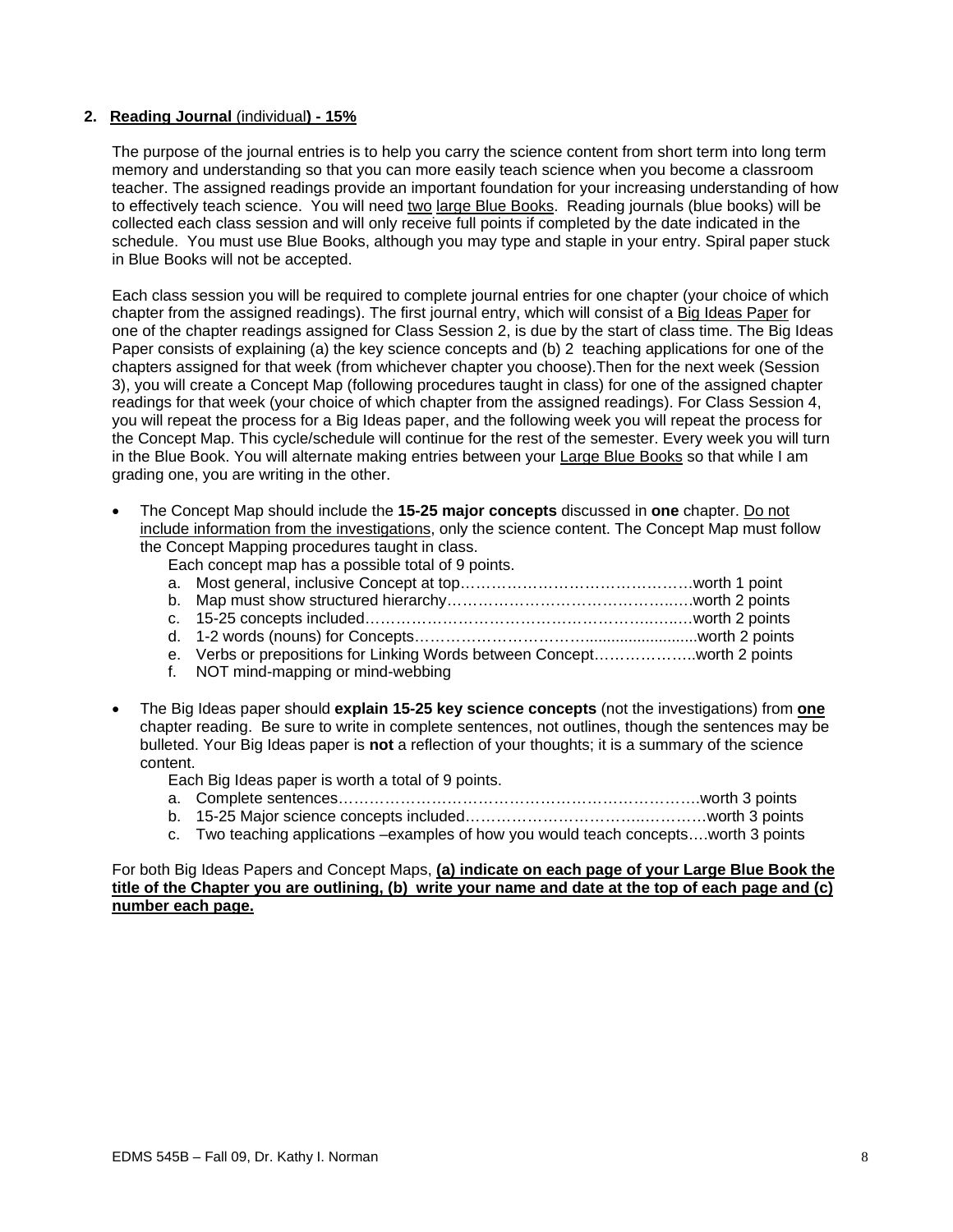## **3. California Science Framework and Standards Activity** - **10%**

Purpose of the assignment: To read a portion of the California Science Framework and the Standards for a particular grade. You will write your individual response to the readings. Then you will work with your partner to prepare and do a presentation to the class. It is essential that you do the reading and the write-ups BEFORE you meet with your partner.

#### **3a. Framework summary response: (Individual assignment to do after class ) – 3%**

- Read the first part of the California Science Framework, up to page 22. This includes Board Policy, the Introduction and Chapters One and Two.
- Think about the reading holistically.
- Type about a page, in your own words, that answers these questions: What were the most important ideas addressed in the reading? How does science teaching differ from instruction in other subjects? What are the most important elements of a strong science instructional program?

Come to class prepared to discuss the questions and turn in your answers.

### **3b. Grade level Science standard response: (with 2 others, in-class assignment) – 3%**

- Using the standard for your chosen grade, each one of you will pick a line item from physical science, life science, or earth science (All 3 will be represented within each group of 3 students). For each one, come up with a brief description of an activity that children in that grade can do that also addresses one of the Investigation and Experimentation standards for the grade.
- You should end up with three sections, each of which includes a content line (physical, life, or earth science), an Investigation and Experimentation line, and a one or two sentence description of an activity that combines the two. The whole thing should be about a page. Write your name on yours and turn in with your partners'.
- See example next page.

#### **3c. Team preparation and presentation – (with 2 others, In-class assignment)** – 4%

Get together with your partners. Look at the activities that you each wrote up for Assignment 2b. Choose one activity.

- With your partner, write up a lesson plan for the activity (with objectives, assessment, and a brief description of the activity}. Put it on chart paper or PowerPoint so it can be easily presented to the class. Make sure you quote the line from the standard on which your lesson plan is based.
- With your partners, come up with a brief overview of the Science Standards for your grade. Don't try to give us every single line of the standard. Summarize it in such a way that we see an overview of what students are supposed to learn in physical, earth, and life science and in investigation and experimentation in that grade.
- Your group will have 5 minutes to present your lesson plan and standards choices. Be prepared to explain why your lesson plan represents really good science for kids.
- Your grade for this assignment will be based on the content and quality of your presentation, and on the level of collaboration with your partners.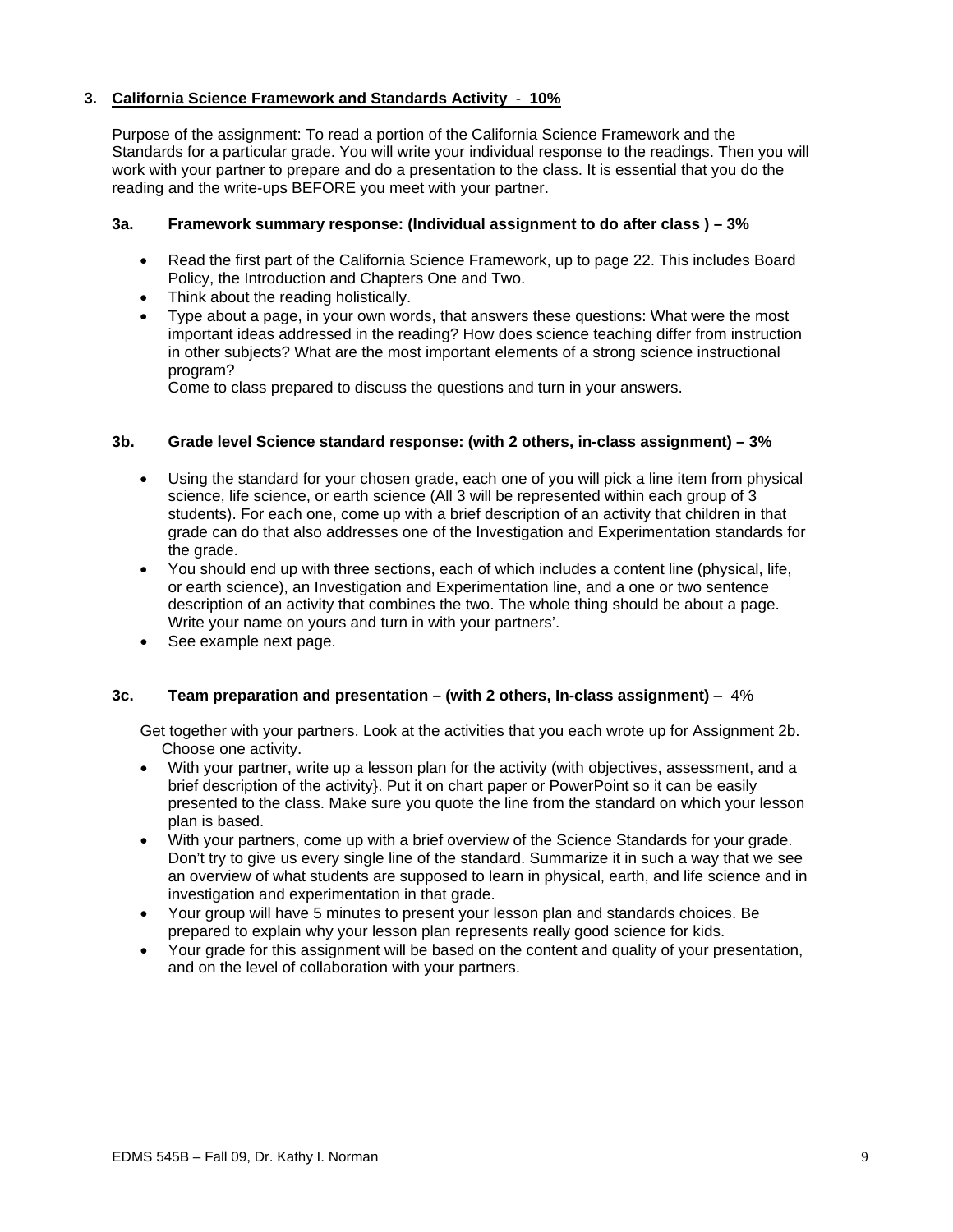#### **Sample Response to Assignment 3b**.

#### Grade Four

#### Physical Science

1b. Students know how to build a simple compass and use it to detect magnetic effects, including the Earth's magnetic field

Investigation and Experimentation

6f. Follow a set of written instructions for a scientific investigation.

#### Activity

Following directions from the Internet, the students will work in partner pairs to build compasses, using paper cups, thread, a needle and a magnet. They will observe and record the action of the compass indoors and outdoors, and in proximity to various objects.

#### Life Science

2c. Students know decomposers; including many fungi, insects, and microorganisms, recycle matter from dead plants and animals.

#### Investigation and Experimentation

6c. Formulate and justify predictions based on cause-and-effect relationships.

### **Activity**

The students will predict the growth of mold on bread that has no preservatives. They will observe and record the progress of the mold in various circumstances (if the bread is left in the open air, if the bread is in a closed sandwich bag, etc.)

#### Earth Science

5c. Students know moving water erodes landforms, reshaping the land by taking it away from some places and depositing it as pebbles, sand, silt, and mud in other places (weathering, transport, and deposition).

#### Investigation and Experimentation 6b. Measure and estimate the weight, length, or volume of objects.

Activity

In groups of four, students will create landforms (using common dirt) on cookie sheets. They will add measured amounts of water to their landforms, and will collect and measure the dirt that runs off.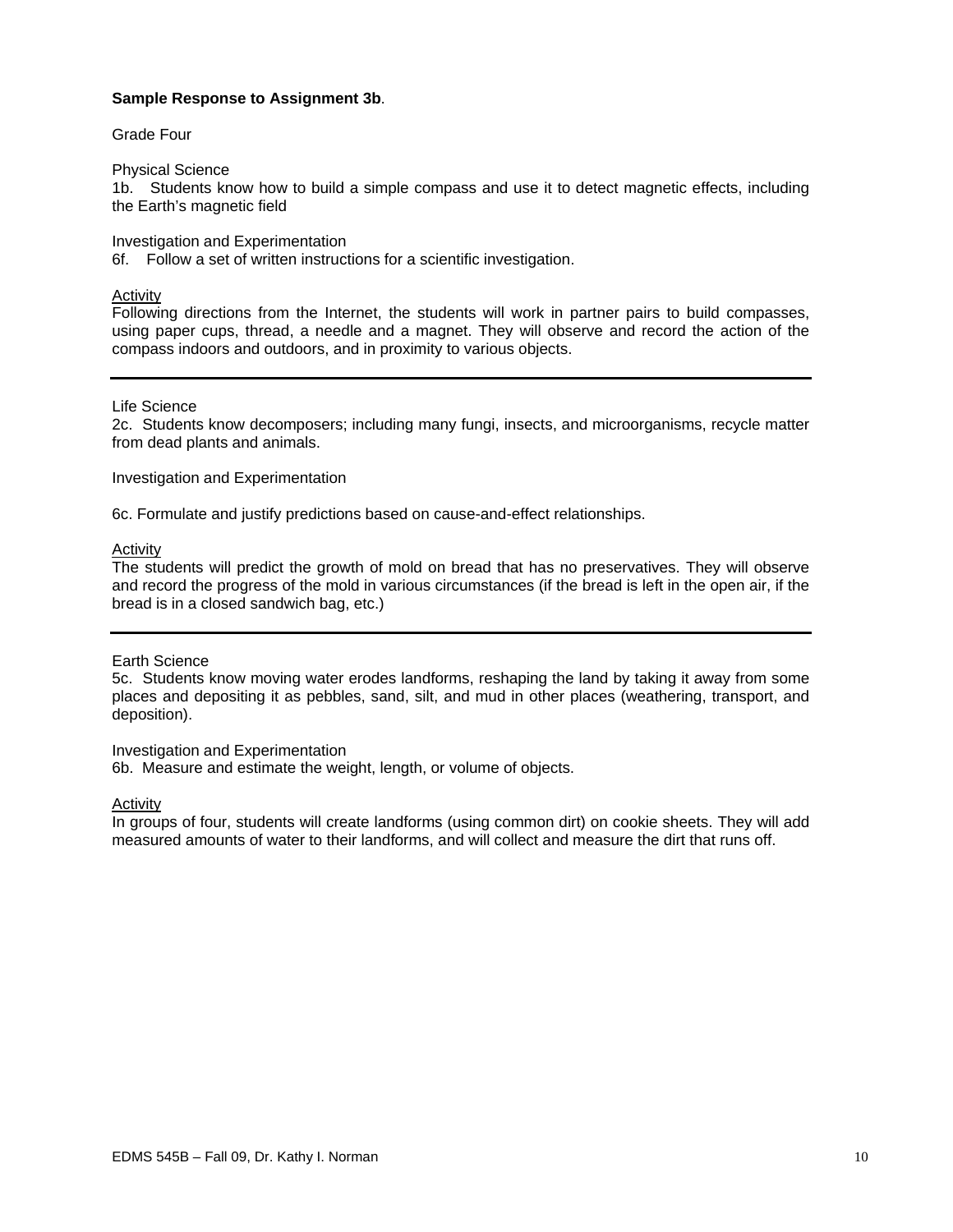## **4. Leadership of Hands-on Science Lesson Activities** (teams of 3) **- 20%**

#### NOTE: These are also called Learning Cycle Lessons.

Students will lead hands-on science lessons during class. The lessons should model inquiry instruction, good questioning skills, and be content-understandable and non-judgmental. The lessons should be based on the CA Science Content Standards. Strategies for English language learners, technology integration, and methods for teaching students with disabilities should be included.

You will work in groups of 3 to lead science lessons based on the Learning Cycle Model of Instruction. You will teach these to your classmates. Each lesson will be allocated 40 minutes of class time to teach. Your classmates will not role-play elementary students, but will learn the science content and how to teach it. Treat your classmates as teachers, not elementary students.

The lessons should include hands-on lessons, and should emphasize particular science concepts. The Exploration and Application phases of the Learning Cycle require different hands-on science activities using manipulatives. **ALWAYS begin Exploration with students making PREDICTIONS**. Hands-on activities are NOT reading or completing worksheets (though they may require students to read something or complete lab observation sheets). You should take the activities "off of paper" and require students to use the science process skills with science manipulatives. **You need to know and demonstrate the stages of the Learning Cycle, or you will not be given credit for your lesson.** 

Be sure you understand the concepts you are emphasizing, and that you can explain them. The lessons should be developmentally appropriate for K-6, and should follow the NSTA Safety Guidelines. **Begin the lesson by writing essential questions about the lesson on the board, for students to consider during the lesson.** These questions should be **higher level questions** (analysis, synthesis or evaluation level) according to Bloom's Taxonomy. Make sure that you include the **3 stages of the Learning Cycle**. **Begin the lesson with students writing their predictions about the outcomes of the activity**. Make sure that science content background and applications to everyday life are addressed. You need to **EXPLAIN** Strategies for English language learners and adaptations for students with disabilities.

Prepare a PowerPoint Presentation to use in your lesson that is a strong overview of all of your lesson plan components. Include standards (content and experimentation/investigation), objectives, definitions of important science concepts in the lesson, assessment/criteria, learning cycle phases, a detailed explanation of the science content, and applications to everyday life. Additionally, include a list of at least 3 web sites (with short descriptions) that address the science topic and concepts through simulations, graphics and movies. You should have links to these web sites and show at least 3 examples of web sites during the lesson. **Bring at least 3 children's literature books reflecting science concepts to class to showcase.** 

Science Lesson Plan Handout

Prepare a handout which includes the information under Lesson Design, making sure you include: Your names at the top and references at the end of the lesson plan.

IMPORTANT NOTE: At least four full days PRIOR to your presentation, email your complete lesson plan and your PowerPoint Presentation to the instructor for review. (Failure to email the completed lesson and PowerPoint to the instructor at least 4 days prior to your presentation will **count 10 points off your grade**  for this assignment.) Include your cohort name and # and the date you will present to the class in the email. After I email you back regarding needed changes and you make revisions, email the revised ones to me and I will approve them.

Bring copies of the data sheets for students in the class, and post the lesson plan and data sheets to the WebCT DISCUSSION thread for *Leadership of Hands-on Science Lesson Activities* 

**Please email final lesson plan and PowerPoint to knorman@csusm.edu 4 days prior to presenting. On the day of your lesson presentation, please begin the lesson by turning in 1 copy of the rubric completed as a self-evaluation along with 1 paper copy of your lesson plan to the instructor. Failure to do so will result in 10 points off your grade for this assignment.**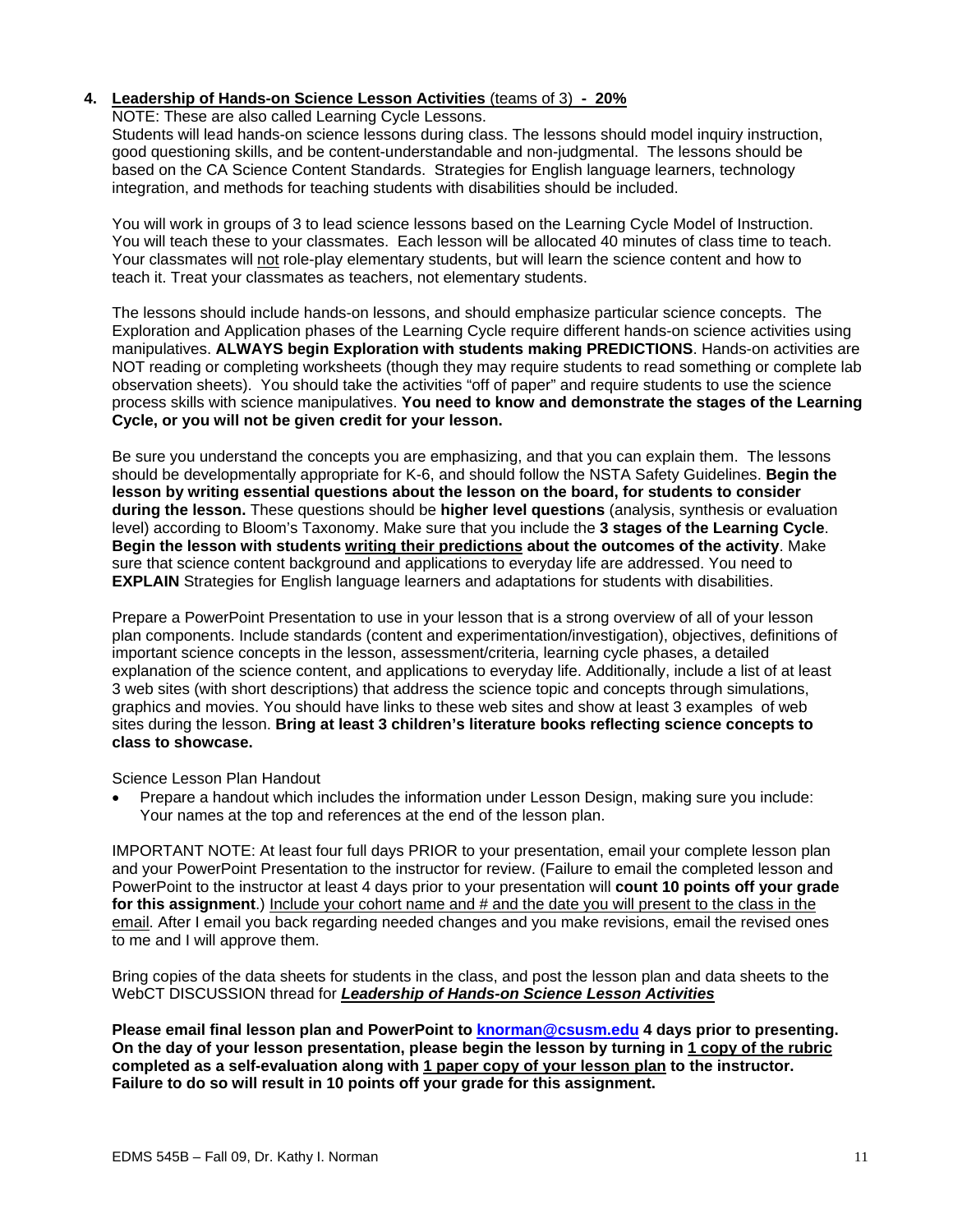#### **Use the Learning Cycle model of instruction for the instructional strategies and student activities:**

- **a. Exploration** (Begin with students making predictions; then have a hands-on SCIENCE activity.)
- **b. Concept Invention** (Make sure students share and discuss data and ideas in the first part of this stage; then teacher introduces new terms and provides further explanations.)
- **c.** Concept Application (Should be a 2<sup>nd</sup> hands-on SCIENCE activity.)

#### **LESSON DESIGN**

#### **Elements of the Learning Experience**

**Grade Level**: What is the grade level?

**Lesson Title**: What is the title of your lesson?

**Student Groupings**: How will you group students for instruction?

**Content Area:** Science

**Subject Matter:** Life, Science Physical Science or Earth Science?

**Time Period for the Learning Experience:** *Example: two 30 minute sessions science* 

#### **Learning Goals/Learning Objectives:**

**State Science Standards: What standards are addressed?** Include at least 1 science area (life science, physical science, or earth science) standard and 1 investigation standard.

**Learning Goals based on the Content Standards.**? What do you want students to be able to do?

Write in complete sentences. Use an action verb and explain how students will demonstrate their new knowledge and understanding. "The students will example the students will contain the students of the studen

**Science Concept(s):** What are you trying to teach? Do not say "The students will \_\_\_..." (That is an objective, not a concept.)

**Essential Questions** (higher level; see Bloom's taxonomy): What are your essential questions for this concept? What leads to the big idea? (be sure these are not lower level fact or info. questions)

#### **Class Description**

Type of class (self contained, subject specific) time of year, general background of students learning in relationship to new learning (challenges and prior learning)

English Learner: Beginning, intermediate, and advanced (use the ELD standards to determine the needs of each of these students.

Special education: one student with learning disabilities and one with another special education identified Disability

GATE student: identify the students' needs

Regular education: remaining students

#### **Developmental needs of the students at this age**

Give examples based on the different learning needs for K-3 and 4-6 Developmental age appropriate skills and needs of the students Example: engaging activities (hands on, etc)

#### **Assessment Plan**

Type of assessment: Prior knowledge (pre assessment), Formative (progress monitoring), Summative (final product)

Description of assessment

Feedback strategies: how students will be informed of specific successes and challenges and future activities to fill the individual students gaps.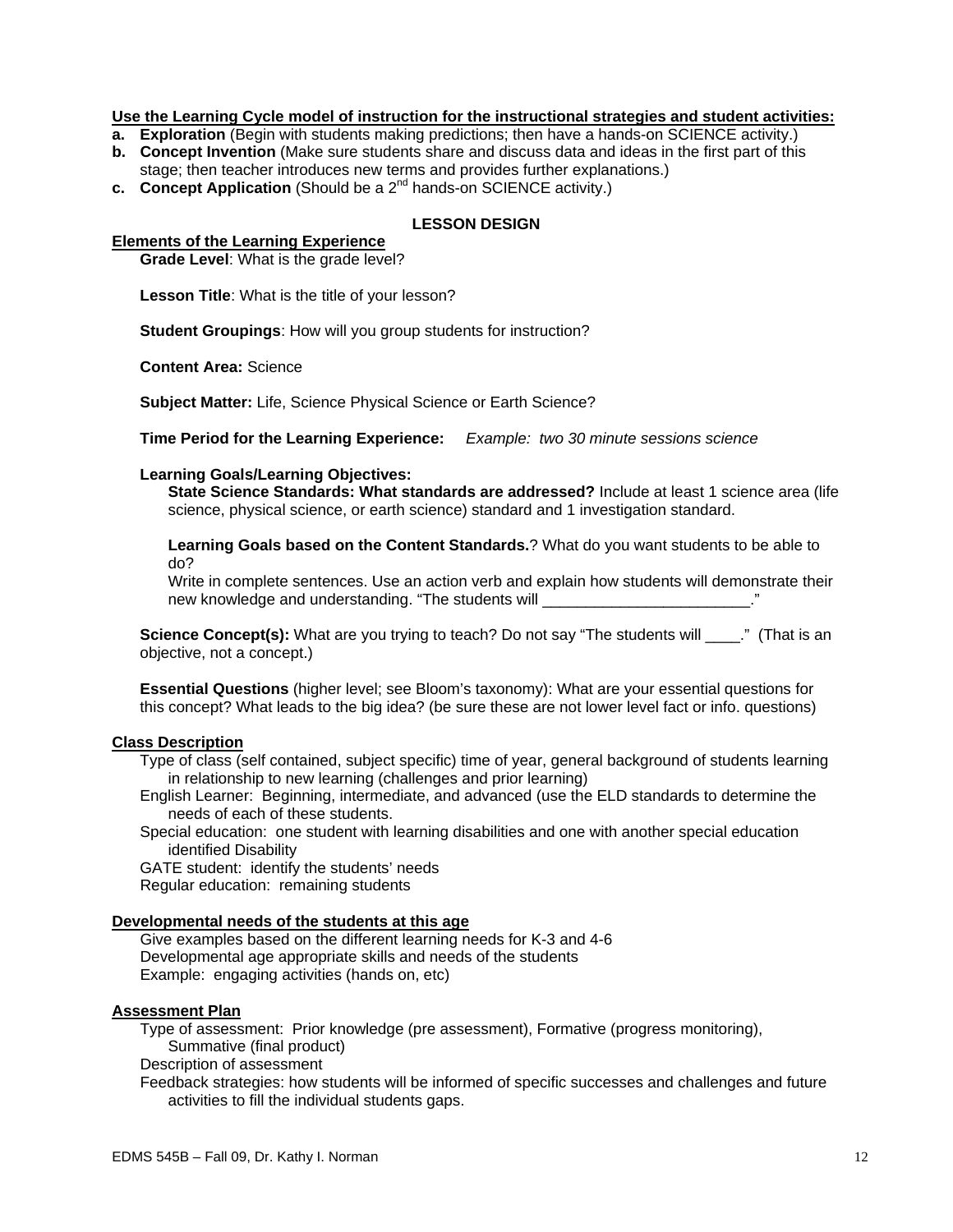Reflection of the assessment: Strengths and weaknesses in relationship to the learning goal. Describe your alternative assessment based on the potential gaps in the students learning.

#### **Assessment Criteria**

What criteria will you use to grade the assessment? How will you know if a student has successfully completed the assessment and accomplished the learning goals? What will they do to show you they have succeeded?

#### **Resources**

What will the teacher need? What will the students need?

Review teacher's manuals, pacing guides, and appropriate supplemental materials to determine the materials you will need to present this lesson. Materials should include lists of supplies to present this lesson.

#### **Instructional Strategies: Lesson Procedures**

Explain the procedures for each phase of the Learning cycle. Include what the teacher will do and what the students will do. Include suggested number of minutes for each component of the lesson.

|                                                                                                                                                           | <b>INSTRUCTIONAL STRATEGIES</b>                                                                                                                                                                                                                                             | <b>STUDENT ACTIVITIES</b>                                                                                                                                                                                                                                                                        |
|-----------------------------------------------------------------------------------------------------------------------------------------------------------|-----------------------------------------------------------------------------------------------------------------------------------------------------------------------------------------------------------------------------------------------------------------------------|--------------------------------------------------------------------------------------------------------------------------------------------------------------------------------------------------------------------------------------------------------------------------------------------------|
| <b>The Learning Cycle</b>                                                                                                                                 | What the teacher does.                                                                                                                                                                                                                                                      | What the students do.                                                                                                                                                                                                                                                                            |
| <b>Engagement</b>                                                                                                                                         | How will you focus/motivate students?<br>mins                                                                                                                                                                                                                               | What will students be doing<br>during the anticipatory set?<br>mins                                                                                                                                                                                                                              |
| <b>Exploration</b>                                                                                                                                        | Explain what and how you will provide an<br>exploration science activity (must be<br>hands-on). ___ mins                                                                                                                                                                    | Explain what students will be<br>doing during the exploration<br>activity. __ mins                                                                                                                                                                                                               |
| <b>Concept Invention</b><br>a. Students share what they<br>did and learned during<br>Exploration<br>b. Teacher introduces students<br>to new information. | How will you have students share their<br>ideas, knowledge and questions from the<br>exploration phase? Explain how you will<br>introduce students to relevant<br>information, terminology and concepts to<br>reinforce what they learned during<br>exploration. _____ mins | Explain how students will<br>share their ideas, knowledge<br>and questions from<br>exploration phase. Explain<br>what students will be doing<br>while you are introducing<br>relevant information,<br>terminology and concepts to<br>reinforce what they learned<br>during exploration. ____mins |
| <b>Concept Application</b>                                                                                                                                | Concept Application- Explain what and<br>how you will provide a second hands-on<br>science activity that extends students'<br>thinking and learning from the two<br>previous two phases? ____mins                                                                           | Explain what students will be<br>doing during the concept<br>application activity. ____mins                                                                                                                                                                                                      |

#### **Reflection**

**Explain why the instructional strategies, student activities and resources are appropriate for this lesson.** 

- Why are the instructional strategies and student activities appropriate for this class based on content and student development?
- How do they address the developmental needs of these students?
- How do they help the students make progress toward achieving the state adopted academic content standards for students in this content area?
- Understand connections between lesson content and the outside world.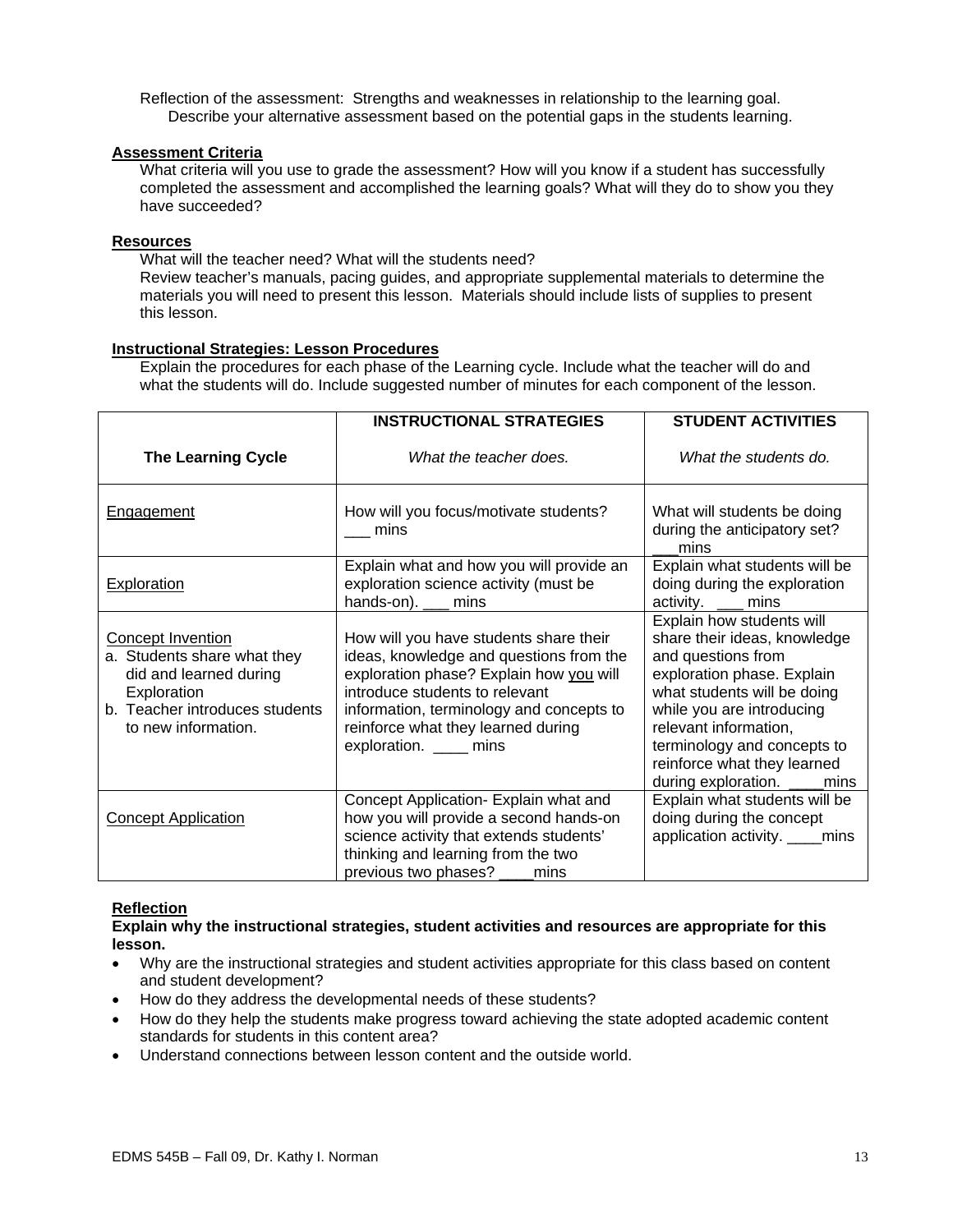## **Differentiated Instruction based on the Learning Goals and instructional Strategies:**

### **1. English Learner**

| <b>TASKS</b>               | <b>Beginning EL</b> | <b>Intermediate EL</b> | <b>Advanced EL</b> |
|----------------------------|---------------------|------------------------|--------------------|
| Identify 2 specific        |                     |                        |                    |
| learning needs based       |                     |                        |                    |
| on the student             |                     |                        |                    |
| description                |                     |                        |                    |
| Identify one instructional |                     |                        |                    |
| strategy or student        |                     |                        |                    |
| activity that could        |                     |                        |                    |
| challenge the student      |                     |                        |                    |
| Explain why the strategy   |                     |                        |                    |
| or activity you chose      |                     |                        |                    |
| could challenge the        |                     |                        |                    |
| student based on the       |                     |                        |                    |
| learning needs of the      |                     |                        |                    |
| student                    |                     |                        |                    |
| Describe how you would     |                     |                        |                    |
| adapt the strategy or      |                     |                        |                    |
| activity to meet the       |                     |                        |                    |
| learning needs of the      |                     |                        |                    |
| student considering        |                     |                        |                    |
| subject matter             |                     |                        |                    |
| pedagogy in your           |                     |                        |                    |
| description                |                     |                        |                    |
| Explain how your           |                     |                        |                    |
| adaptation would be        |                     |                        |                    |
| effective for the student  |                     |                        |                    |
| in making progress         |                     |                        |                    |
| towards the goals of       |                     |                        |                    |
| your lesson                |                     |                        |                    |
| Explain how your           |                     |                        |                    |
| adaptation would be        |                     |                        |                    |
| effective for the student  |                     |                        |                    |
| in making progress         |                     |                        |                    |
| toward English             |                     |                        |                    |
| language development       |                     |                        |                    |
| What progress              |                     |                        |                    |
| monitoring assessment      |                     |                        |                    |
| would you choose to        |                     |                        |                    |
| obtain evidence of the     |                     |                        |                    |
| student's progress         |                     |                        |                    |
| towards a learning         |                     |                        |                    |
| goal?                      |                     |                        |                    |
| Give rationale for your    |                     |                        |                    |
| choice of assessment.      |                     |                        |                    |
| Use your knowledge of      |                     |                        |                    |
| academic content in this   |                     |                        |                    |
| lesson and this            |                     |                        |                    |
| student's learning needs   |                     |                        |                    |
| in your rationale.         |                     |                        |                    |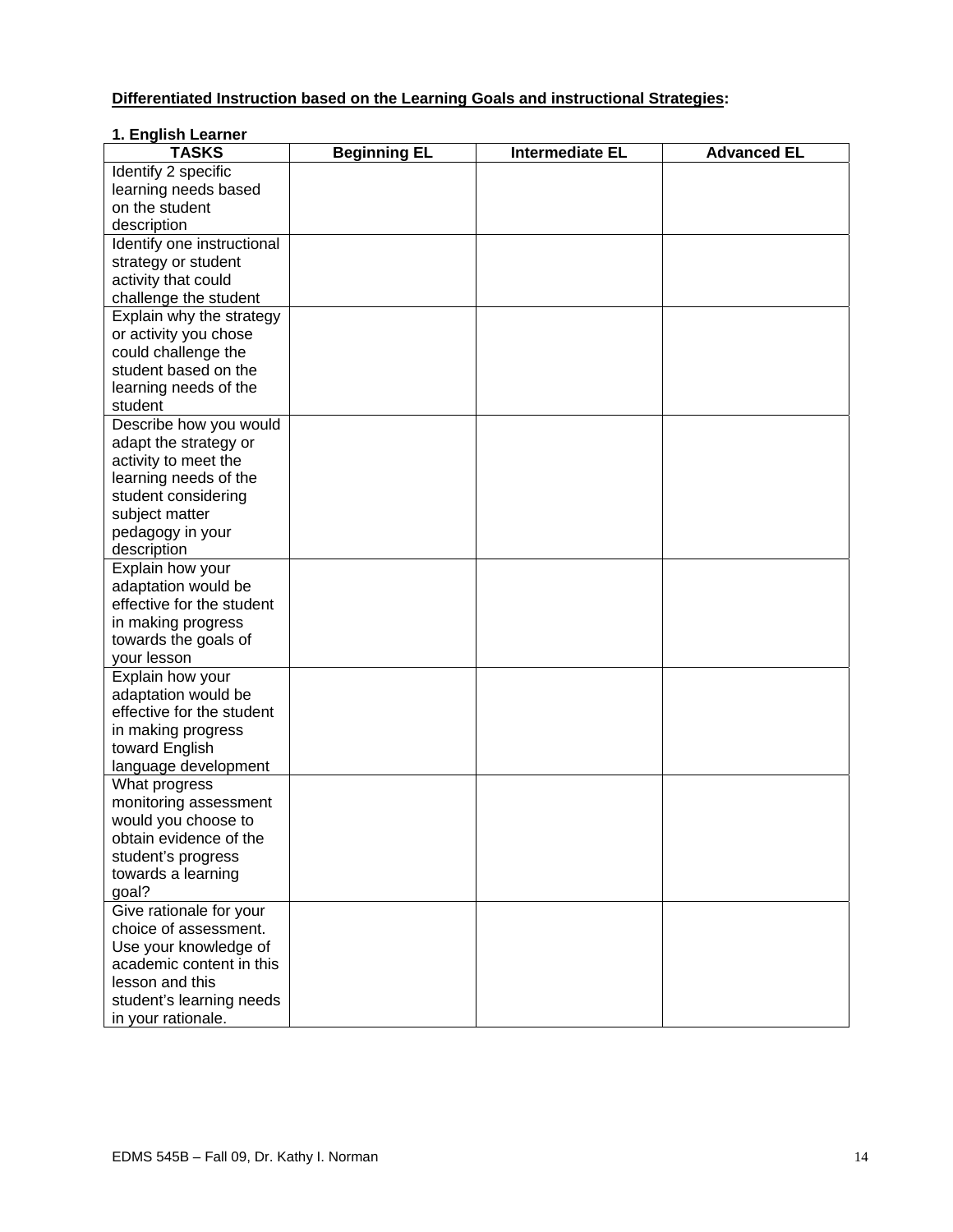| E. Opoolal Eugoguot                  |                            |                                            |
|--------------------------------------|----------------------------|--------------------------------------------|
| <b>TASKS</b>                         | <b>LEARNING DISABILITY</b> | <b>GROUP SELECTED</b><br><b>DISABILITY</b> |
| Identify 1 instructional strategy or |                            |                                            |
| student activity from the plans      |                            |                                            |
| that could be challenging for the    |                            |                                            |
| student considering the              |                            |                                            |
| description of your student          |                            |                                            |
| Explain why this strategy or         |                            |                                            |
| activity could be challenging for    |                            |                                            |
| the student based on your            |                            |                                            |
| description                          |                            |                                            |
| Describe how you would adapt         |                            |                                            |
| the strategy or activity to meet     |                            |                                            |
| the needs of the student             |                            |                                            |
| Explain how your adaption would      |                            |                                            |
| be effective for the student         |                            |                                            |
| making progress toward               |                            |                                            |
| achieving the learning goal          |                            |                                            |
| Identify one additional              |                            |                                            |
| instructional strategy or student    |                            |                                            |
| activity that could be challenging   |                            |                                            |
| for the student considering their    |                            |                                            |
| learning needs                       |                            |                                            |
| Explain why the strategy or          |                            |                                            |
| activity you chose could be          |                            |                                            |
| challenging for the student based    |                            |                                            |
| on specific aspects of the student   |                            |                                            |
| description                          |                            |                                            |
| Describe how you would adapt         |                            |                                            |
| the strategy or activity you         |                            |                                            |
| identified to meet the needs of      |                            |                                            |
| the student                          |                            |                                            |
| What progress monitoring             |                            |                                            |
| assessment would you choose to       |                            |                                            |
| obtain evidence of the student's     |                            |                                            |
| progress towards a learning          |                            |                                            |
| goal?                                |                            |                                            |
| Give rationale for your choice of    |                            |                                            |
| assessment. Use your                 |                            |                                            |
| knowledge of academic content        |                            |                                            |
| in this lesson and this student's    |                            |                                            |
| learning needs in your rationale.    |                            |                                            |

## **2. Special Education**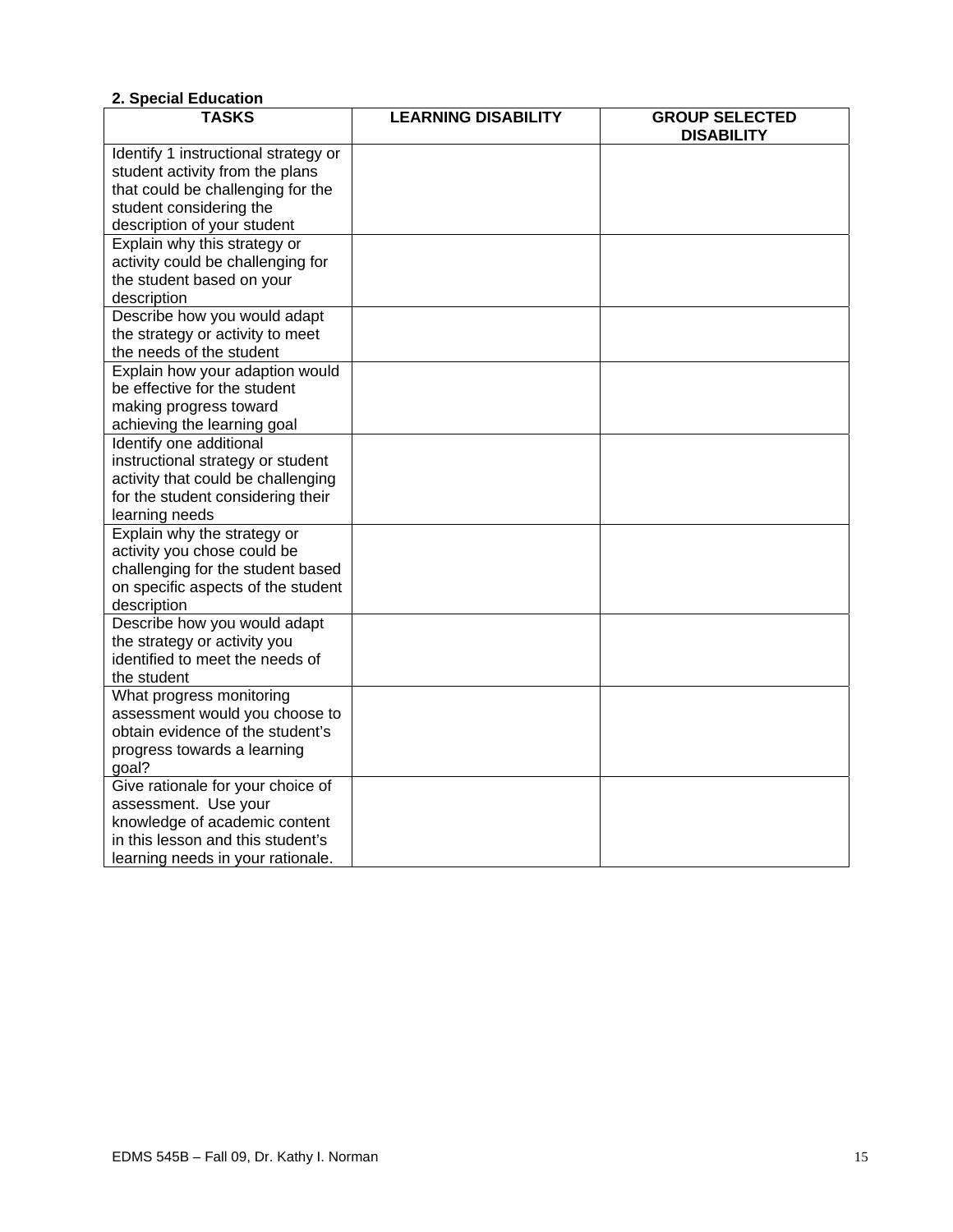| 3. GATE                               |                                       |
|---------------------------------------|---------------------------------------|
| <b>TASKS</b>                          | <b>Describe GATE students' needs:</b> |
| Identify 1 instructional strategy or  |                                       |
| student activity from the plans       |                                       |
| that will be challenging for the      |                                       |
| student considering the               |                                       |
| description of your student           |                                       |
| Explain why this strategy or          |                                       |
| activity will be beyond the           |                                       |
| students current ability and will     |                                       |
| challenge the student based on        |                                       |
| your description                      |                                       |
| Describe how you would adapt          |                                       |
| the strategy or activity to meet      |                                       |
| the needs of the student              |                                       |
| Explain how your adaption would       |                                       |
| be effective for helping the          |                                       |
| student make progress going           |                                       |
| beyond the learning goal              |                                       |
| Identify one additional               |                                       |
| instructional strategy or student     |                                       |
| activity that will be challenging for |                                       |
| the student considering their         |                                       |
| learning needs                        |                                       |
| Explain why the strategy or           |                                       |
| activity you chose will be            |                                       |
| challenging for the student based     |                                       |
| on specific aspects of the student    |                                       |
| description                           |                                       |
| Describe how you would adapt          |                                       |
| the strategy or activity you          |                                       |
| identified to meet the needs of       |                                       |
| the student                           |                                       |
| Explain how your adaptation           |                                       |
| would be effective for helping the    |                                       |
| student make progress toward          |                                       |
| going beyond achieving the            |                                       |
| learning goal                         |                                       |
| What progress monitoring              |                                       |
| assessment would you choose to        |                                       |
| obtain evidence of the student's      |                                       |
| progress towards learning goal?       |                                       |
| Give rationale for your choice of     |                                       |
| assessment. Use your                  |                                       |
| knowledge of academic content         |                                       |
| in this lesson and this student's     |                                       |
| learning needs in your rationale.     |                                       |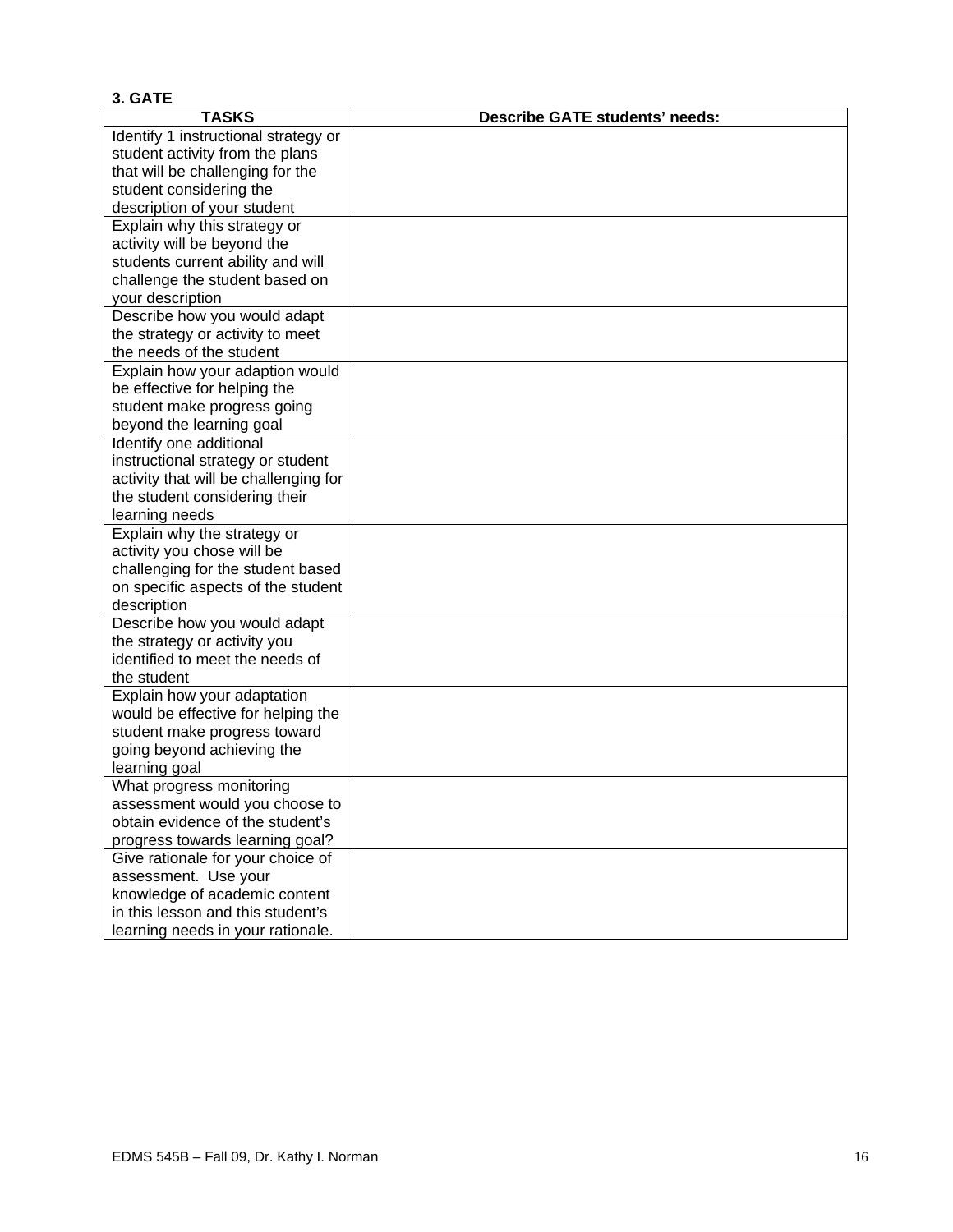#### Also include in Lesson Design:

#### **Applications to Everyday Life and Explanations (at least 3):**

**Science Content Background: (**1-2 pages minimum) summary of the content background

**Web Sites**: at least 3 interactive relevant web sites with descriptions

**Children's Literature Books**: Title, author, publisher, year of 3 children's books on the topic. BRING 3 BOOKS TO CLASS.

**Arts Standards Integration**: Explain how you will integrate learning in the Arts. List Arts Standard.

**References:** Title, author, publisher, year

### **5. Learning Cycle Lesson Drawings** (individual) **- 5%**

In your Lab Book—Reserve the first page in your Lab Book for a **Title Page**, and reserve the next page for your **Table of Contents**. After each Learning Cycle presentation, you will make a drawing illustrating what you learned during the lesson. Number each drawing (Drawing #1, #2, #3, etc.). **At the top of each page, write the date, title and number of the drawing**. **Label the drawing with the title of the lesson**. Be sure to pay attention during the lesson so that you have something to draw and a given drawing illustrates your understanding of the lesson. You must **legibly label** parts of drawings. **Drawings should illustrate the major science concepts** that students were supposed to learn. Drawings will be assessed based on the following criteria:

- Does the Drawing illustrate the major science concepts taught in the lesson?
- **Does the Drawing include legible labels?**
- • **Does the Drawing make "sense"? Can one look at it and understand what was taught?**

**You must do at least 10 of these total. (We will have more than 10 learning cycle lessons; you can pick the 10 you want to do). Each will count 10 points for your L.C. Lesson Drawings grade.** 

#### **6. Learning Cycle Lesson Explanations** (individual) **- 5%**

In your Lab Book--On the page immediately following each Drawing for a given Learning Cycle presentation, you will write an explanation of the science concepts taught—about ½-1 page in length. Number each Explanation (Explanation #1, #2, #3, etc.). **At the top of each page, write the date, title and number of the Explanation. Label the Explanation with the title of the lesson**. Be sure to pay attention during the lesson so that you have something to explain! Each explanation should be a complete description of the major science concepts that students were to learn during the lesson. Explanations will be assessed based on the following criteria:

- **Does the Explanation describe the major science concepts taught in the lesson?**
- **Does the Explanation make "sense"? Can one read it and understand what was taught?**
- **Is each Explanation on a separate page from the drawings and the other explanations?**

**You must do at least 10 of these total. (We will have more than 10 learning cycle lessons; you can pick the 10 you want to do). Each will count 10 points for your L.C. Lesson Explanations grade.**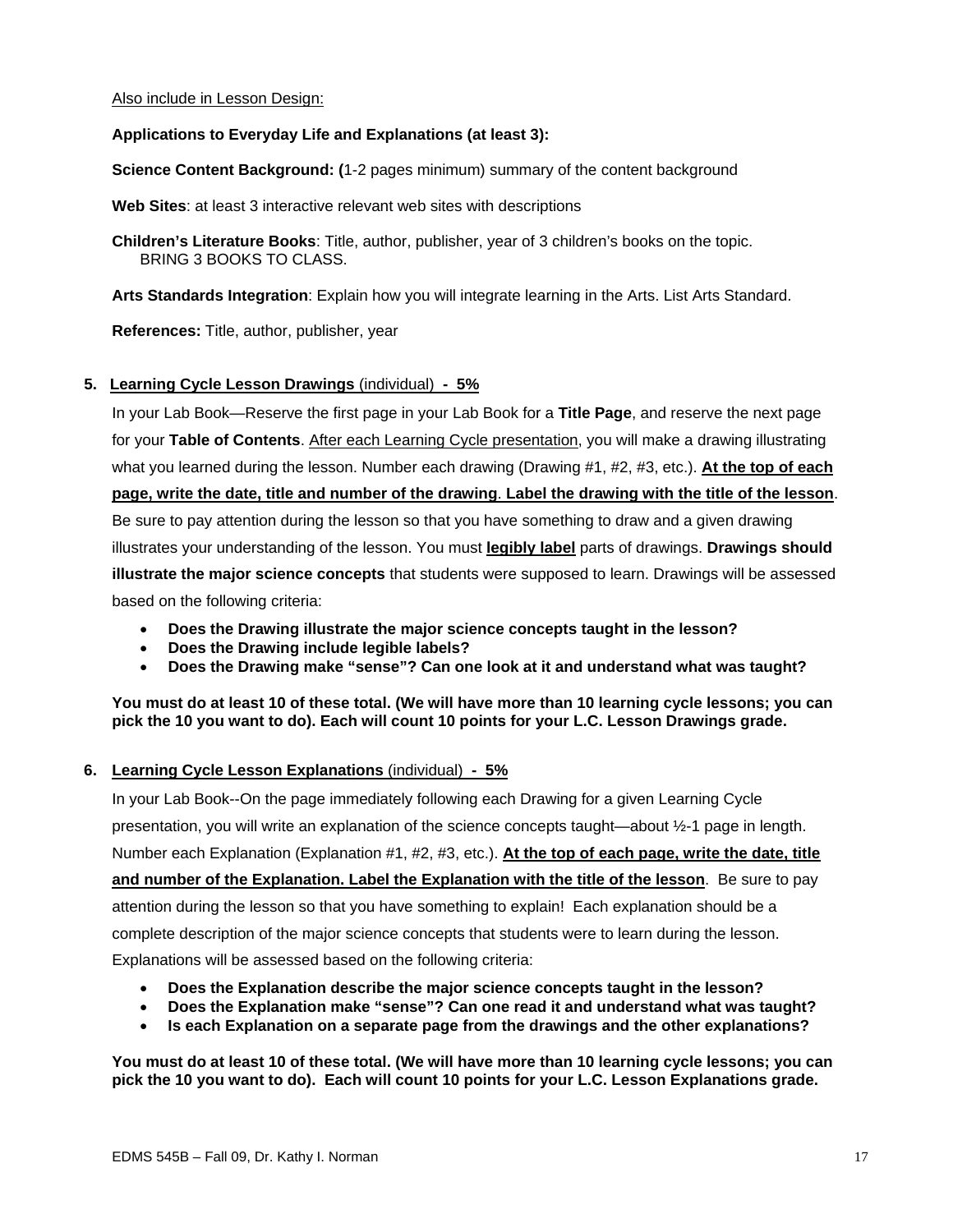#### **7. Science Exploratorium Lesson Plan/Presentation** (pairs) **10%**

Develop an inquiry activity to teach to elementary students. You may work in pairs on this assignment (not groups of 3). You will prepare a hands-on science lesson and poster reflecting a science concept. You will present the lesson at our Elementary School Science Exploratorium. Prior to teaching the lesson, turn it in to your instructor for review.

Be sure you understand the concept(s) you are emphasizing, and that you can explain them. Please ensure that your activities should follow the NSTA Safety Guidelines. The lessons should include handson tasks, and should emphasize particular science concepts. The Exploration and Application phases of the Learning Cycle must require different hands-on science activities using manipulatives. Hands-on activities are NOT reading or completing worksheets (though they may require students to read something or complete lab observation sheets). You should take the activities "off of paper" and require students to use the science process skills with science manipulatives.)

Type Lesson Design with your names at the top and REFERENCES at the end of the lesson plan.

Prior to the Exploratorium, turn in the completed Self-Evaluation Rubric.

#### **Lesson Design**

**Grade Level**: What is the grade level?

**Lesson Title**: What is the title of your lesson?

**Student Groupings**: How will you group students for instruction?

**Content Area:** Science

**Subject Matter:** Life, Science Physical Science or Earth Science?

**Time Period for the Learning Experience:** *Example: two 30 minute sessions science* 

#### **Learning Goals/Learning Objectives:**

**State Science Standards: What standards are addressed?** Include at least 1 science area (life science, physical science, or earth science) standard and 1 investigation standard.

**Learning Goals based on the Content Standards.**? What do you want students to be able to do? Write in complete sentences. Use an action verb and explain how students will demonstrate their new knowledge and understanding. "The students will example the students will contain the students of the students

**Science Concept(s):** What are you trying to teach? Do not say "The students will \_\_\_\_." (That is an objective, not a concept.)

**Essential Questions** (higher level; see Bloom's taxonomy): What are your essential questions for this concept? What leads to the big idea? (be sure these are not lower level fact or info. questions)

**Resources:** What will the teacher need? What will the students need?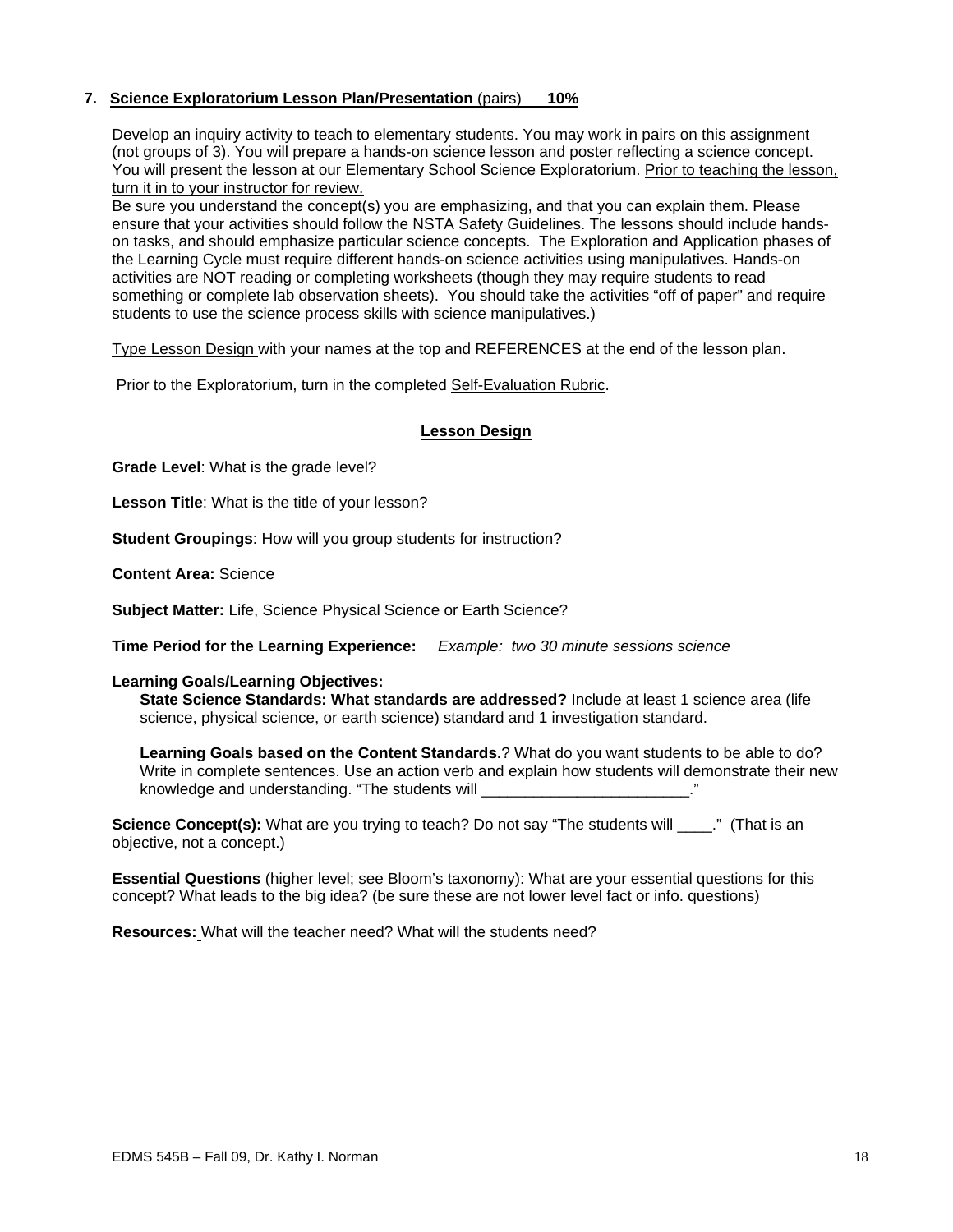### **Instructional Strategies: Lesson Procedures**

BRIEFLY Explain the procedures for each phase of the Learning cycle. Include what the teacher will do and what the students will do. Include suggested number of minutes for each component of the lesson.

|                                                                                                                                                    | <b>INSTRUCTIONAL STRATEGIES</b>                                                                                                                                                                                                                                            | <b>STUDENT ACTIVITIES</b>                                                                                                                                                                                                                                                                        |
|----------------------------------------------------------------------------------------------------------------------------------------------------|----------------------------------------------------------------------------------------------------------------------------------------------------------------------------------------------------------------------------------------------------------------------------|--------------------------------------------------------------------------------------------------------------------------------------------------------------------------------------------------------------------------------------------------------------------------------------------------|
| <b>The Learning Cycle</b>                                                                                                                          | What the teacher does.                                                                                                                                                                                                                                                     | What the students do.                                                                                                                                                                                                                                                                            |
| Engagement                                                                                                                                         | How will you focus/motivate students?<br>mins                                                                                                                                                                                                                              | What will students be doing<br>during the anticipatory set?<br>mins                                                                                                                                                                                                                              |
| <b>Exploration</b>                                                                                                                                 | Explain what and how you will provide an<br>exploration science activity (must be<br>hands-on). ___ mins                                                                                                                                                                   | Explain what students will be<br>doing during the exploration<br>activity. __ mins                                                                                                                                                                                                               |
| Concept Invention<br>c. Students share what they<br>did and learned during<br>Exploration<br>d. Teacher introduces students<br>to new information. | How will you have students share their<br>ideas, knowledge and questions from the<br>exploration phase? Explain how you will<br>introduce students to relevant<br>information, terminology and concepts to<br>reinforce what they learned during<br>exploration. ____ mins | Explain how students will<br>share their ideas, knowledge<br>and questions from<br>exploration phase. Explain<br>what students will be doing<br>while you are introducing<br>relevant information,<br>terminology and concepts to<br>reinforce what they learned<br>during exploration. ____mins |
| <b>Concept Application</b>                                                                                                                         | Concept Application- Explain what and<br>how you will provide a second hands-on<br>science activity that extends students'<br>thinking and learning from the two<br>previous two phases? _____ mins                                                                        | Explain what students will be<br>doing during the concept<br>application activity. ____mins                                                                                                                                                                                                      |

## **Reflection**

#### **Explain why the instructional strategies, student activities and resources are appropriate for this lesson.**

- Why are the instructional strategies and student activities appropriate for this class based on content and student development?
- How do they address the developmental needs of these students?
- How do they help the students make progress toward achieving the state adopted academic content standards for students in this content area?
- Understand connections between lesson content and the outside world.

#### **References:** Title, author, publisher, year of resources

\*\*NOTE: We will share Exploratorium plans so that all students leave with plans for all lessons, which you may use during student teaching.

#### **Exploratorium Reflection** (individual)

\*Turn in at class session after the Exploratorium.

\*Respond to the following

- a. How did the children respond? (What did they say and do?)
- b. How do the children's actions and responses demonstrate their level of understanding?
- c. How did you (or can you) improve upon your lesson to facilitate understanding?

#### **8. Science Curriculum/Presentation** (teams of four; each writes one unit) **20%**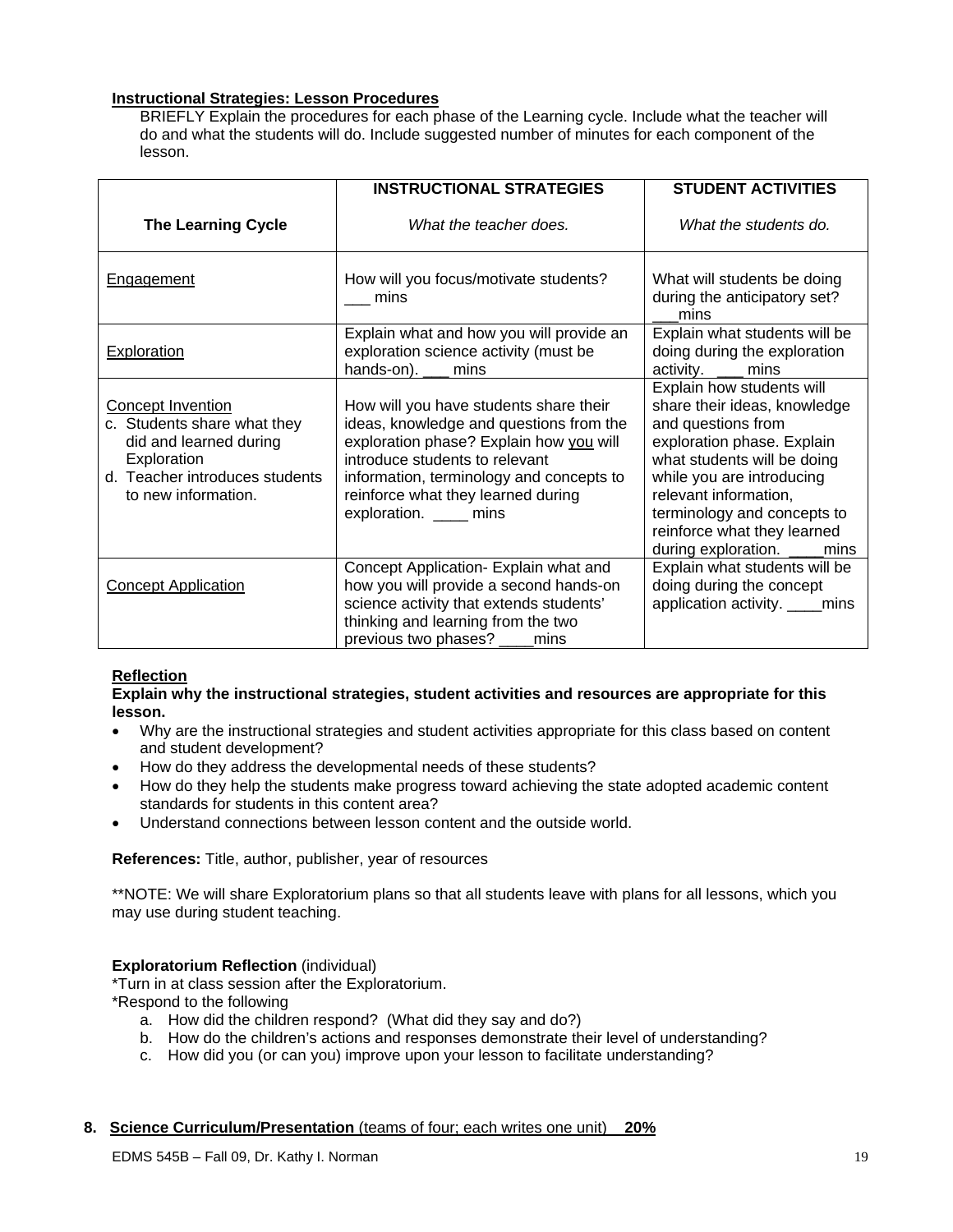The goal of this assignment is for you to develop year-long plans for instruction in science based on the California Science Content Standards, as well as develop skills for teaching in the elementary grades. For this assignment, you will plan a year of science instruction for one grade level, based on the California Science Content Standards. You will divide the Science Content Standards for one grade level into four units. For each unit, you will use the science standards (and their descriptions in the Science Framework) to design enduring understandings, desired outcomes, end-of-unit assessments, and rubrics to use in grading the assessments. For the final part of this assignment you will develop ideas for three learning cycle lessons for each unit, based on the Science Standards, Enduring Understandings, Desired Outcomes and Final Assessments in the units. You will work in a group of four-- the same group for your project in your science course. You will relate the science course project topic to this Science Curriculum Plan.

When you complete this assignment, you will have a curriculum plan for teaching the science standards, units and lessons for teaching science for a full year for one grade level. We will share these, so that everyone leaves with curriculum plans, units and lessons for a full year of teaching science at all grade levels. You may share these with your cooperating teachers and use them in your student teaching.

## **Year-Long Science Curriculum for Grade \_\_\_**

**Overview of Year-Long Curriculum (Page 1 of Unit):** 

**Units Authors Authors Authors Authors Authors Authors Authors Authors Authors Authors Brief description of each unit.** 

**Unit 1: Description:** 

**Unit 2: Description:** 

**Unit 3: Description:** 

**Unit 4: Description:**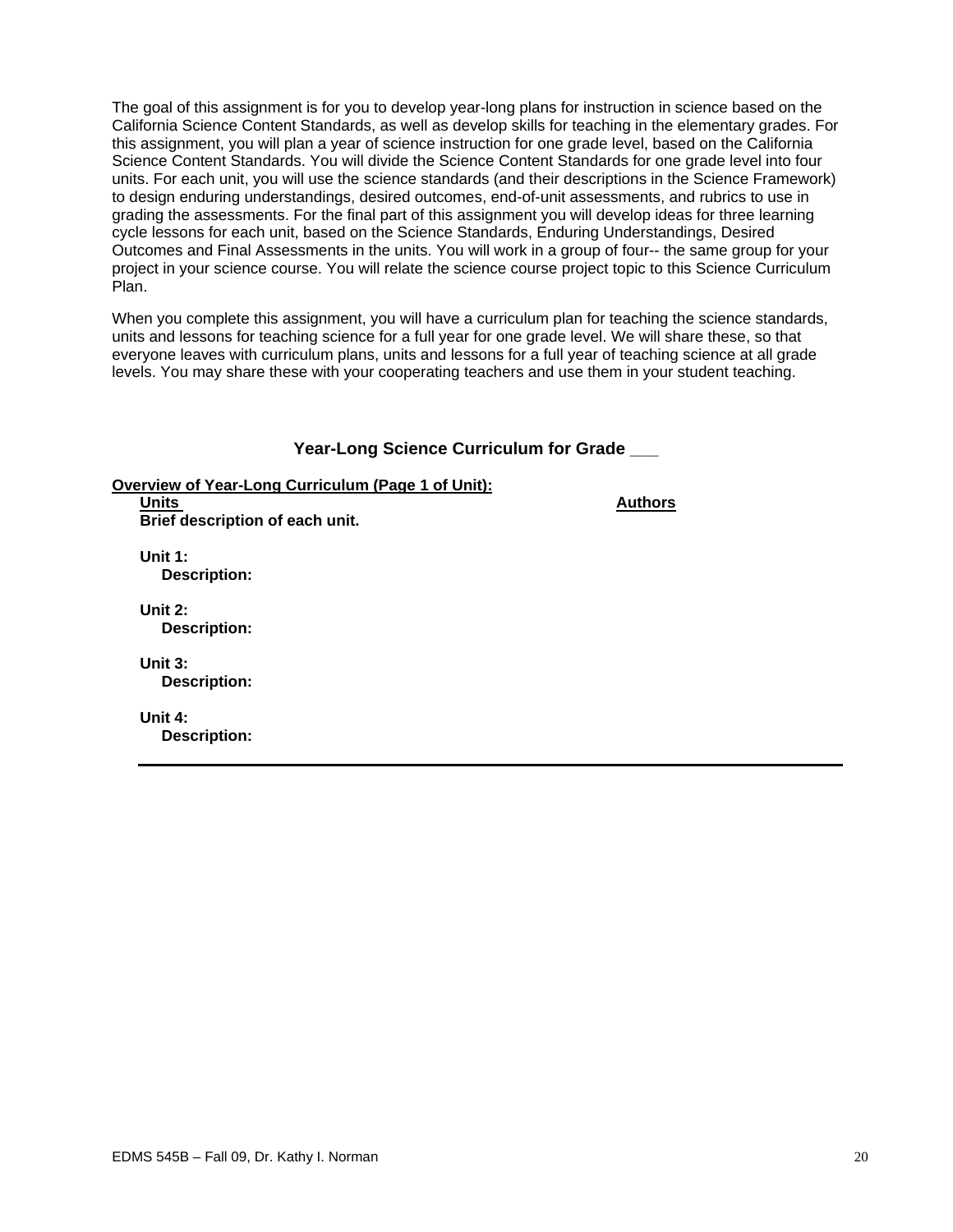**Each Unit (begin on Page 2 of Year-Long Curriculum):** 

**Unit \_\_\_ (1, 2, 3 or 4) Plan** 

- **1. Grade: \_\_\_\_\_**
- **2. Unit Title: \_\_\_\_\_\_\_\_\_\_\_\_\_\_\_\_**
- **3. Content Area:** *a*
- **4. Subject Matter: \_\_\_\_\_\_\_\_\_\_\_\_\_\_\_\_**
- **5. Time Period: \_\_\_\_\_\_\_\_\_\_\_\_\_\_\_\_**

#### **6. Standards**  Content (Physical, Life, Earth Science)Standards Investigation and Experimentation Standards

- **7. Enduring Understandings** (info and processes you hope students remember and understand next year)
- **8. Desired Outcomes** (reads like an objective; tell what students can DO after instruction)

#### **9. Teacher's Dilemma**

Based on a previous unit of study, write a brief scenario of possible challenges the learners may have had when presented with this unit based on the formative and summative assessments.

#### **Scenario of Possible Challenges of Learners**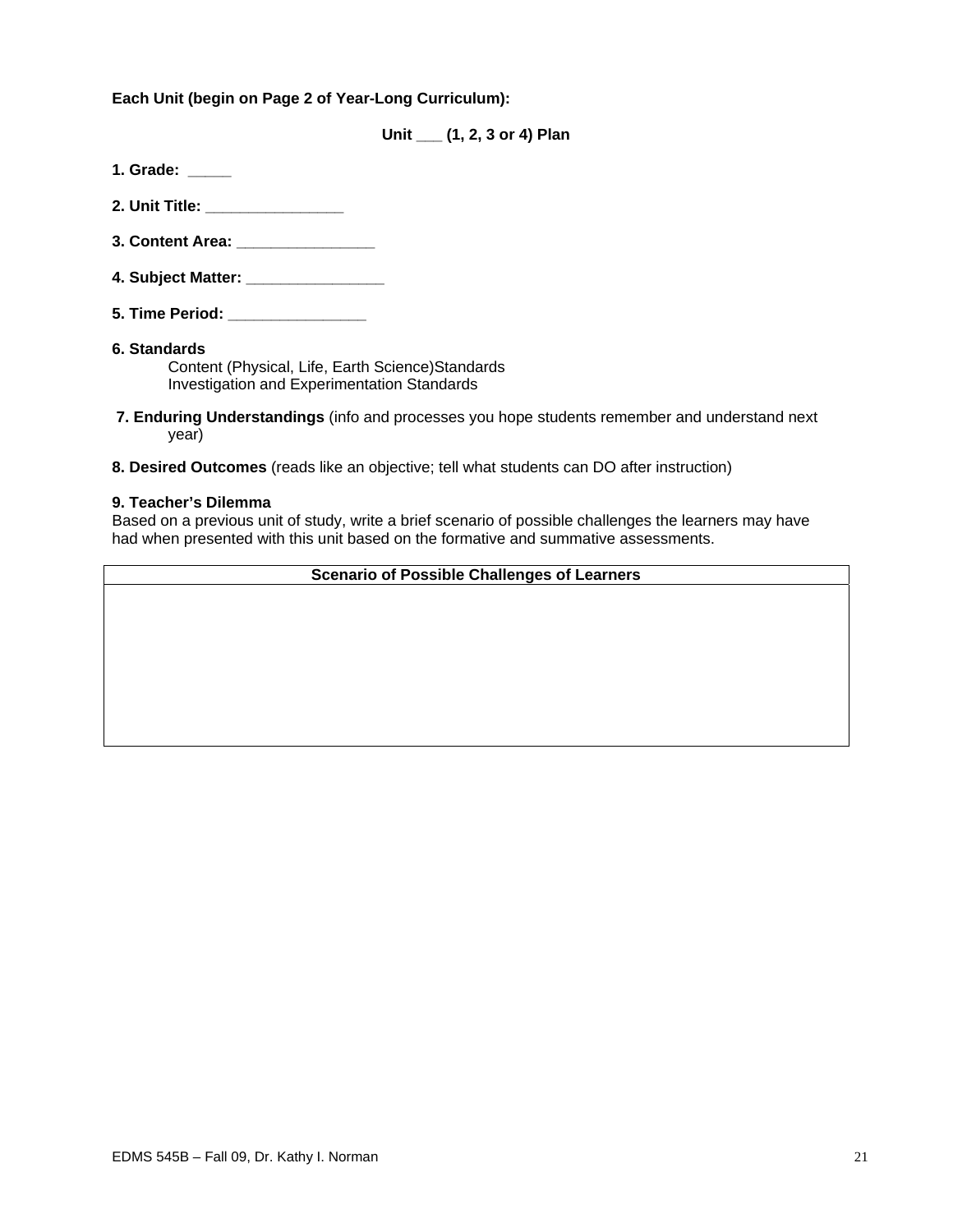#### **10. Assessment Plan**

Days can be flexible due to where it is placed in the unit plan. Indicate the day in the second row.

| <b>ASSESSMENT</b>             | 1    | $\overline{2}$ | $\mathbf{3}$ | 4                       |
|-------------------------------|------|----------------|--------------|-------------------------|
|                               |      |                |              | <b>Final Cumulative</b> |
|                               |      |                |              | <b>Assessment</b>       |
| Which day of the unit?        | DAY: | DAY:           | DAY:         | DAY:                    |
| <b>Goals Assessed:</b>        |      |                |              |                         |
| Based on the content          |      |                |              |                         |
| standards and learning        |      |                |              |                         |
| goals                         |      |                |              |                         |
| <b>Type &amp; Description</b> |      |                |              |                         |
| What type of                  |      |                |              |                         |
| assessment will be            |      |                |              |                         |
| given?                        |      |                |              |                         |
| Prior knowledge (pre          |      |                |              |                         |
| assessment),                  |      |                |              |                         |
| Formative (progress           |      |                |              |                         |
| monitoring),                  |      |                |              |                         |
| Summative (final              |      |                |              |                         |
| assessment).                  |      |                |              |                         |
|                               |      |                |              |                         |
| Write out a description       |      |                |              |                         |
| of the assessment.            |      |                |              |                         |
|                               |      |                |              |                         |
|                               |      |                |              |                         |
|                               |      |                |              |                         |
|                               |      |                |              |                         |
|                               |      |                |              |                         |
| <b>Purpose</b>                |      |                |              |                         |
| Reason for the                |      |                |              |                         |
| assessment                    |      |                |              |                         |
| Implementation                |      |                |              |                         |
| and Criteria                  |      |                |              |                         |
| How will the                  |      |                |              |                         |
| assessment be                 |      |                |              |                         |
| conducted and                 |      |                |              |                         |
| corrected?                    |      |                |              |                         |
|                               |      |                |              |                         |
| What criteria will you        |      |                |              |                         |
| use? (What will you           |      |                |              |                         |
| look at when grading?)        |      |                |              |                         |
| <b>Feedback strategies</b>    |      |                |              |                         |
| How students will be          |      |                |              |                         |
| informed of successes         |      |                |              |                         |
| and challenges                |      |                |              |                         |
| <b>Informing instruction</b>  |      |                |              |                         |
| Determine what                |      |                |              |                         |
| material will need            |      |                |              |                         |
| review for identified         |      |                |              |                         |
| students, the students        |      |                |              |                         |
| who are near mastery          |      |                |              |                         |
| and students who have         |      |                |              |                         |
| learned the material          |      |                |              |                         |
| and need extension.           |      |                |              |                         |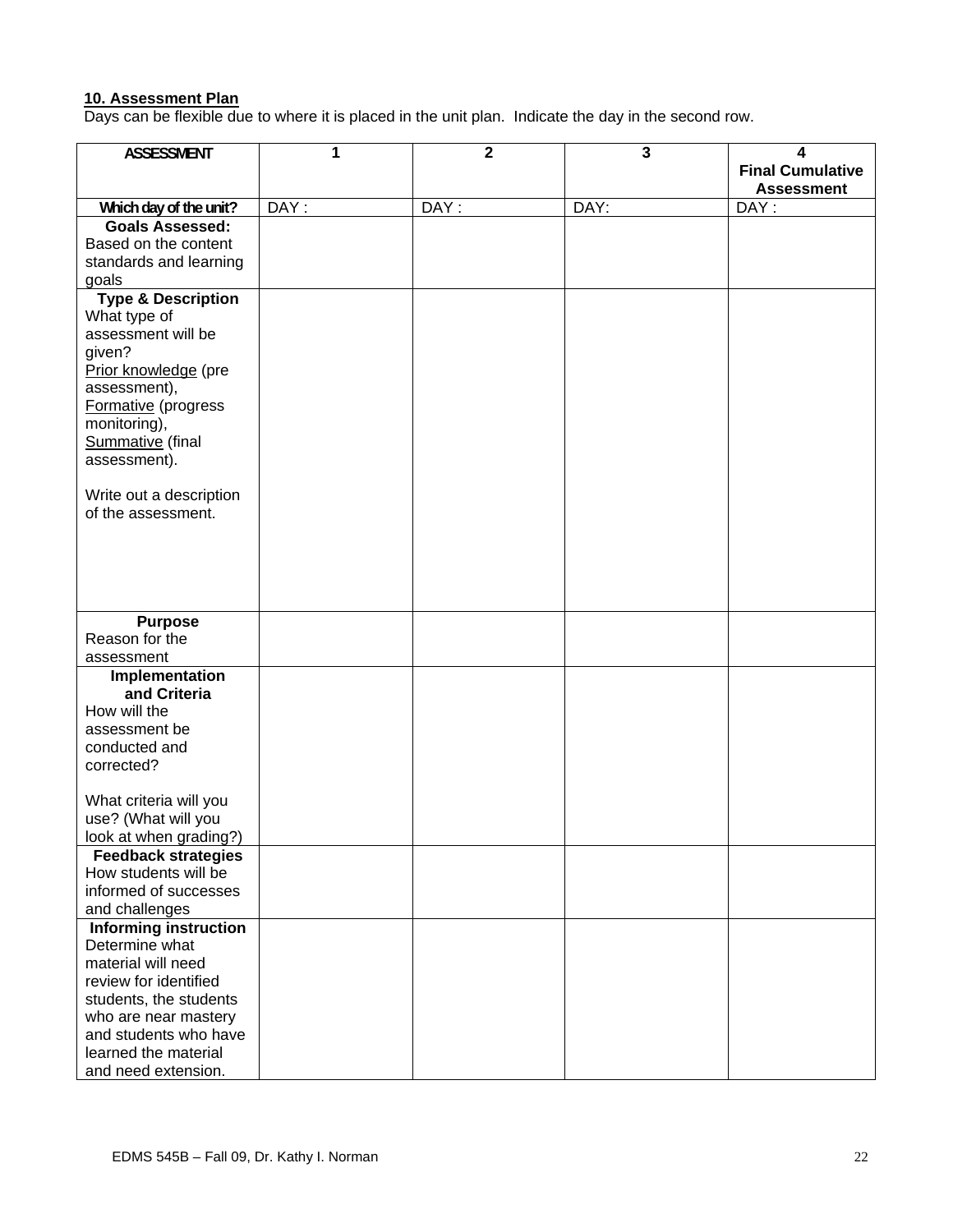## **Reflection of Assessment: Strengths and Weaknesses in relationship to the learning goal.**

| Identify one strength in the     |  |
|----------------------------------|--|
| assessment plan and explain      |  |
| why it is a strength in relation |  |
| to the learning goals.           |  |
| Identify one weakness in the     |  |
| assessment plan and explain      |  |
| why it is a weakness in relation |  |
| to the learning goals in this    |  |
| unit.                            |  |

 **Additional Assessment:** Describe your alternative assessment based on potential gaps in the students' learning. Project what additional assessments might be needed to determine mastery of the content standards and learning goals.

## **List of Additional Assessments**

**Another Additional Assessment:** You might have found this assessment in supplementary resources or teacher made. Write the additional assessment you would use to check student understanding.

| <b>Describe Additional assessment</b> |  |
|---------------------------------------|--|
|---------------------------------------|--|

Write your reasons why you feel this supplemental assessment would benefit student learning and improve your assessment plan by answering these reflective questions. Example: Answer the reflective questions based on how you as the teacher might use these to improve the assessment plan.

| based on now you as the teacher might ase these to improve the assessment plan. |  |
|---------------------------------------------------------------------------------|--|
| When in the plan would you use this assessment?                                 |  |
| What days would you use this supplemental                                       |  |
| assessment to give you further information on the                               |  |
| progress of your students?                                                      |  |
| What goals would be assessed by this assessment?                                |  |
| What additional information would you look for to                               |  |
| ensure you have assessed the learning goals and                                 |  |
| content standards?                                                              |  |
| What type of assessment would it be?                                            |  |
| Formal or informal. Where did the assessment come                               |  |
| from?                                                                           |  |
| What would be the purpose of the assessment?                                    |  |
| Example: Example: reason for the assessment and                                 |  |
| what knowledge and skills are acquired.                                         |  |
| How would you implement the assessment?                                         |  |
| How the assessment will be conducted and corrected                              |  |
| What feedback strategies would you use?                                         |  |
| How would you inform students of their successes and                            |  |
| challenges?                                                                     |  |
| How would the results of the assessment inform                                  |  |
| instruction?                                                                    |  |
| Determine what material will need review for identified                         |  |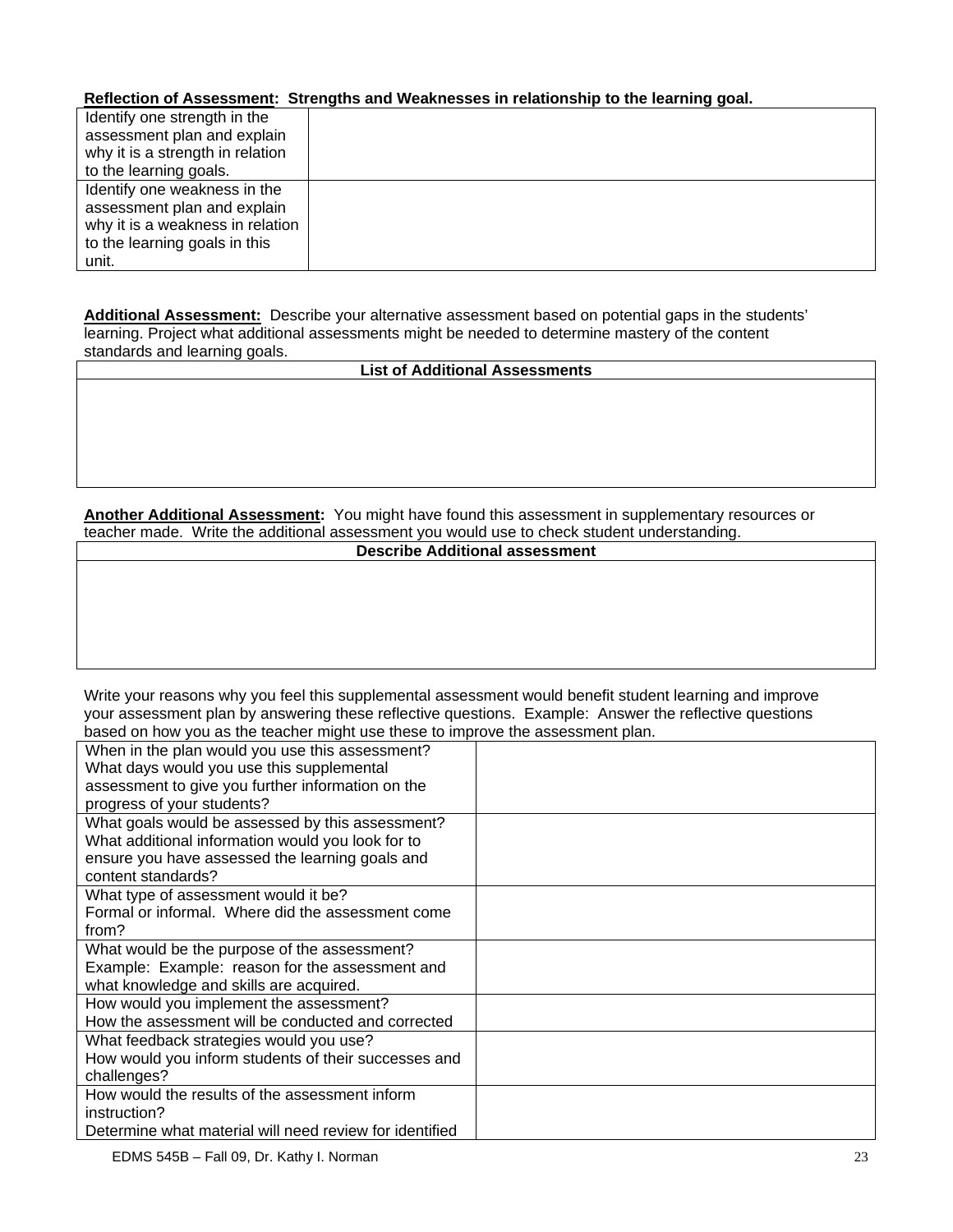| students, the students who are near mastery and |  |
|-------------------------------------------------|--|
| students who have learned the material and need |  |
| extension.                                      |  |

Explain how the additional assessment you described improves your assessment plan.

| Address the teacher's dilemma and need for more     |  |
|-----------------------------------------------------|--|
| information about what the students really know and |  |
| understand. Determine what the possible             |  |
| misconceptions might be and the student progress    |  |
| toward achieving the learning goals.                |  |

## **11. Ideas for 3 Lessons for each Unit. Include the following:**

#### **Lesson Design**

**Grade Level**: What is the grade level?

**Lesson Title**: What is the title of your lesson?

**Student Groupings**: How will you group students for instruction?

**Content Area:** Science

**Subject Matter:** Life, Science Physical Science or Earth Science?

**Time Period for the Learning Experience:** *Example: two 30 minute sessions science* 

#### **Learning Goals/Learning Objectives:**

**State Science Standards: What standards are addressed?** Include at least 1 science area (life science, physical science, or earth science) standard and 1 investigation standard.

**Learning Goals based on the Content Standards.**? What do you want students to be able to do? Write in complete sentences. Use an action verb and explain how students will demonstrate their new knowledge and understanding. "The students will \_\_\_\_\_\_\_\_\_\_\_\_\_\_\_\_\_\_\_\_\_\_\_\_\_\_."

**Science Concept(s):** What are you trying to teach? Do not say "The students will \_\_\_\_." (That is an objective, not a concept.)

**Essential Questions** (higher level; see Bloom's taxonomy): What are your essential questions for this concept? What leads to the big idea? (be sure these are not lower level fact or info. questions)

**Resources:** What will the teacher need? What will the students need?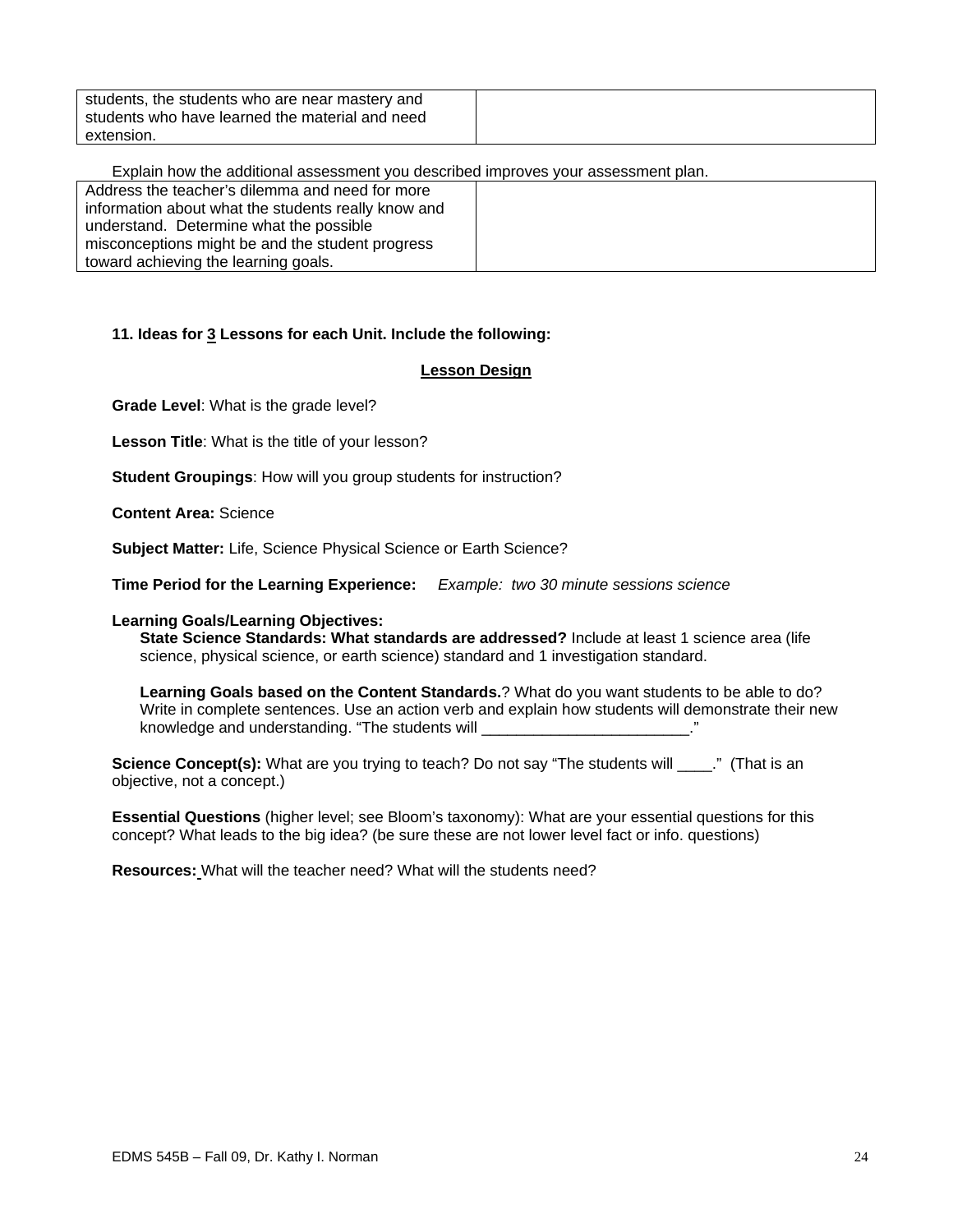## **Instructional Strategies: Lesson Procedures**

BRIEFLY Explain the procedures for each phase of the Learning cycle. Include what the teacher will do and what the students will do. Include suggested number of minutes for each component of the lesson.

|                                                                                                                                                           | <b>INSTRUCTIONAL STRATEGIES</b>                                                                                                                                                                                                                                            | <b>STUDENT ACTIVITIES</b>                                                                                                                                                                                                                                                                        |
|-----------------------------------------------------------------------------------------------------------------------------------------------------------|----------------------------------------------------------------------------------------------------------------------------------------------------------------------------------------------------------------------------------------------------------------------------|--------------------------------------------------------------------------------------------------------------------------------------------------------------------------------------------------------------------------------------------------------------------------------------------------|
| <b>The Learning Cycle</b>                                                                                                                                 | What the teacher does.                                                                                                                                                                                                                                                     | What the students do.                                                                                                                                                                                                                                                                            |
| Engagement                                                                                                                                                | How will you focus/motivate students?<br>mins                                                                                                                                                                                                                              | What will students be doing<br>during the anticipatory set?<br>mins                                                                                                                                                                                                                              |
| <b>Exploration</b>                                                                                                                                        | Explain what and how you will provide an<br>exploration science activity (must be<br>hands-on). __ mins                                                                                                                                                                    | Explain what students will be<br>doing during the exploration<br>activity. <u>__</u> mins                                                                                                                                                                                                        |
| <b>Concept Invention</b><br>e. Students share what they<br>did and learned during<br>Exploration<br>f. Teacher introduces students<br>to new information. | How will you have students share their<br>ideas, knowledge and questions from the<br>exploration phase? Explain how you will<br>introduce students to relevant<br>information, terminology and concepts to<br>reinforce what they learned during<br>exploration. ____ mins | Explain how students will<br>share their ideas, knowledge<br>and questions from<br>exploration phase. Explain<br>what students will be doing<br>while you are introducing<br>relevant information,<br>terminology and concepts to<br>reinforce what they learned<br>during exploration. ____mins |
| <b>Concept Application</b>                                                                                                                                | Concept Application- Explain what and<br>how you will provide a second hands-on<br>science activity that extends students'<br>thinking and learning from the two<br>previous two phases? ____mins                                                                          | Explain what students will be<br>doing during the concept<br>application activity. ____mins                                                                                                                                                                                                      |

#### **9. Course Reflection** (individual) **5% Last Assignment of Course:**

Instructions will be given in class. Typed course reflections will be due the last class.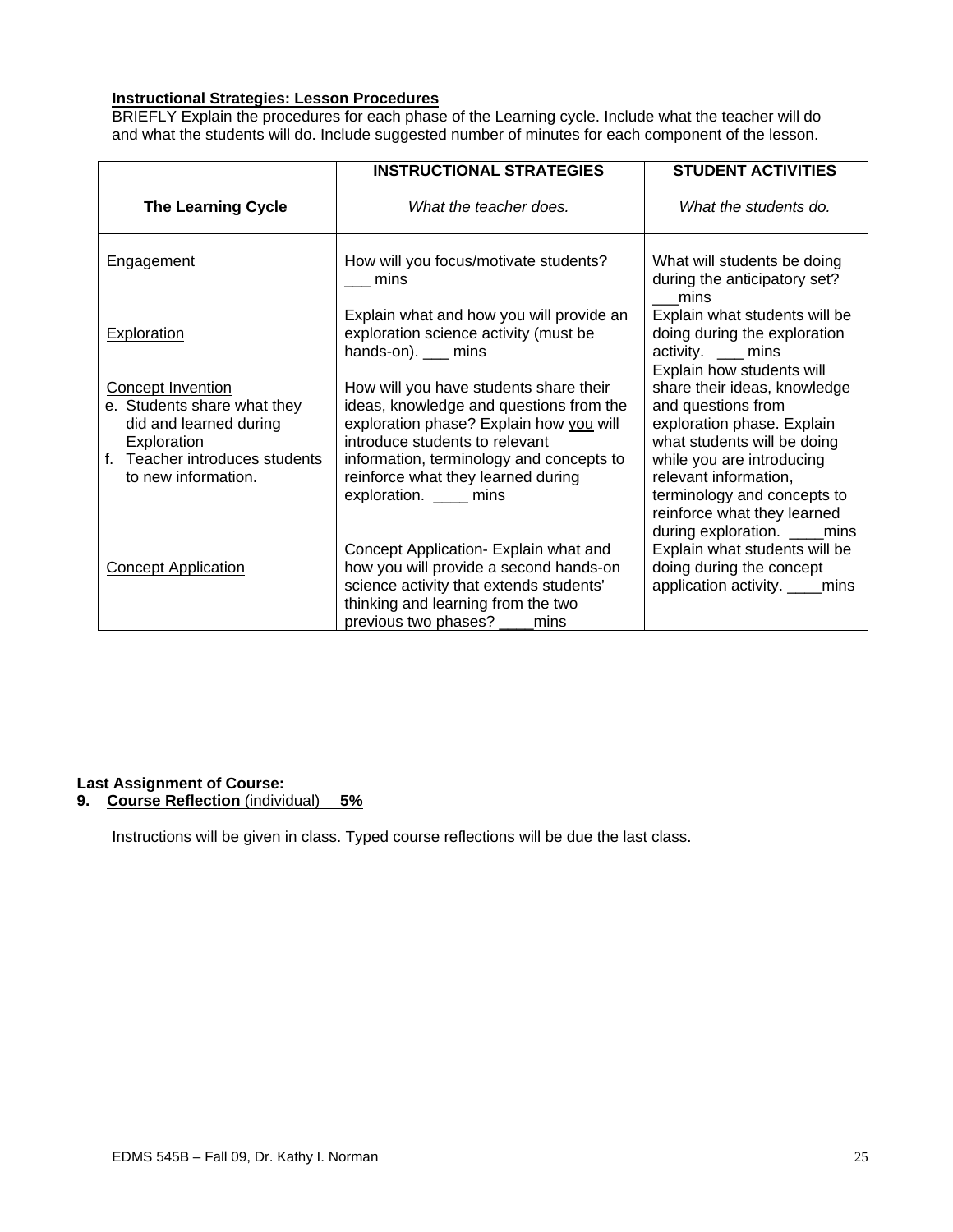## **Complete Assignment Checklist**

| <b>Assignment</b>                                          | %  | <b>Individual</b><br>or Team | <b>Documents to Turn In</b>                                              | <b>Due</b><br><b>Date</b>   |
|------------------------------------------------------------|----|------------------------------|--------------------------------------------------------------------------|-----------------------------|
| Reading Journal                                            | 15 | Individual                   | Blue Books - individual<br>Ch 2-21                                       | Each<br>Class               |
| <b>Framework and Standards</b><br>Activity                 | 10 | Individual<br><b>Trios</b>   | Part $A \& B$ – individual<br>Part C - Groups of 3                       | Sept.28<br>Oct. 5           |
| Leadership of Hands-On Science Lesson<br><b>Activities</b> | 20 | <b>Trios</b>                 | Self-Eval Rubric - trios<br>Lesson Plan - trios                          | Through<br>-out             |
| Learning Cycle Lesson Drawings                             | 05 | Individual                   | Drawings w Labels -<br>Blue Book/Lab-<br>individual                      | Nov. 30                     |
| Learning Cycle Lesson Explanations                         | 05 | Individual                   | Explanations -<br>Blue Book/Lab-<br>individual                           | Nov. 30                     |
| Science Exploratorium-Nov. 9                               | 10 | Pairs                        | <b>Lesson Plan-Pairs</b><br>Data sheet- Pairs<br>Reflection - individual | Nov. 2<br>Nov. 2<br>Nov. 16 |
| <b>Science Curriculum Unit</b>                             | 20 | Individual                   | Self-Eval Rubric - indiv<br>Unit $-$ indiv.                              | Nov. 30                     |
| <b>Course Reflection</b>                                   | 05 | Individual                   | <b>Typed Responses</b><br>individual                                     | Dec. 7                      |
| <b>Curriculum Presentations</b>                            | 05 | Team                         | Powerpoint printout<br>(1 per team)                                      | Dec. 7                      |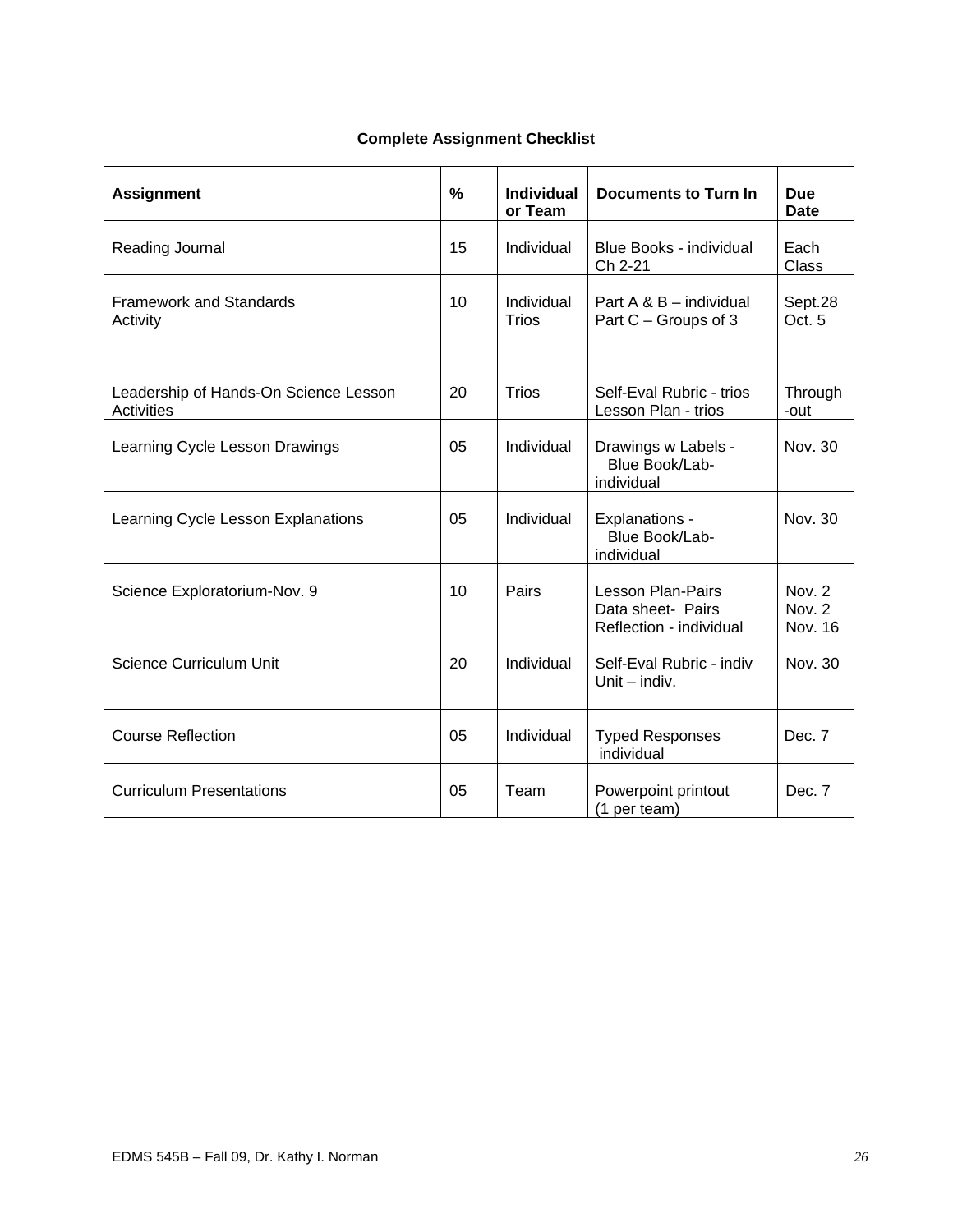**Your Full Name \_\_\_\_\_\_\_\_\_\_\_\_\_\_\_\_\_\_\_\_\_\_\_\_\_\_\_\_\_\_\_\_\_\_\_\_ Cohort \_\_\_\_\_\_\_\_\_\_\_** 

## **SCIENCE EDUCATION GRADESHEET**

This will be attached to your Class Folder. Keep your own copy in your Science Notebook.

**Attendance** 

(Present, late or absent—sign your name and indicate if late. For previous classes, indicate if present for whole class or left early)

# 5. Learning Cycle Lesson Drawings 66 and 1998 5% 6. Learning Cycle Lesson Explanations 6. Exception 1996 5% Class 1 \_\_\_\_\_\_\_\_\_\_\_\_\_\_\_\_\_\_\_\_\_\_\_\_\_\_\_\_\_\_\_\_\_\_\_\_ 8 \_\_\_\_\_\_\_\_\_\_\_\_\_\_\_\_\_\_\_\_\_\_\_\_\_\_\_\_\_\_\_\_\_\_\_\_ 2  $\frac{9}{2}$   $\frac{1}{2}$   $\frac{1}{2}$   $\frac{1}{2}$   $\frac{1}{2}$   $\frac{1}{2}$   $\frac{1}{2}$   $\frac{1}{2}$   $\frac{1}{2}$   $\frac{1}{2}$   $\frac{1}{2}$   $\frac{1}{2}$   $\frac{1}{2}$   $\frac{1}{2}$   $\frac{1}{2}$   $\frac{1}{2}$   $\frac{1}{2}$   $\frac{1}{2}$   $\frac{1}{2}$   $\frac{1}{2}$   $\frac{1}{2}$   $\frac{1}{2}$ 3 \_\_\_\_\_\_\_\_\_\_\_\_\_\_\_\_\_\_\_\_\_\_\_\_\_\_\_\_\_\_\_\_\_\_\_\_ 10 \_\_\_\_\_\_\_\_\_\_\_\_\_\_\_\_\_\_\_\_\_\_\_\_\_\_\_\_\_\_\_\_\_\_\_ 4 \_\_\_\_\_\_\_\_\_\_\_\_\_\_\_\_\_\_\_\_\_\_\_\_\_\_\_\_\_\_\_\_\_\_\_\_ 11 \_\_\_\_\_\_\_\_\_\_\_\_\_\_\_\_\_\_\_\_\_\_\_\_\_\_\_\_\_\_\_\_\_\_\_ 5\_\_\_\_\_\_\_\_\_\_\_\_\_\_\_\_\_\_\_\_\_\_\_\_\_\_\_\_\_\_\_\_\_\_\_\_ 12 \_\_\_\_\_\_\_\_\_\_\_\_\_\_\_\_\_\_\_\_\_\_\_\_\_\_\_\_\_\_\_\_\_\_\_ 6 \_\_\_\_\_\_\_\_\_\_\_\_\_\_\_\_\_\_\_\_\_\_\_\_\_\_\_\_\_\_\_\_\_\_\_\_ 13 \_\_\_\_\_\_\_\_\_\_\_\_\_\_\_\_\_\_\_\_\_\_\_\_\_\_\_\_\_\_\_\_\_\_\_  $7$   $\overline{\phantom{a}}$ Reading Journal (9 points each) Aug. 31 \_\_\_\_\_\_ points Oct. 26 \_\_\_\_\_\_ points Sept. 14 \_\_\_\_\_\_\_ points Nov. 2 \_\_\_\_\_\_ points Sept. 21 \_\_\_\_\_\_\_ points Nov. 9 \_\_\_\_\_\_ points Sept. 28 \_\_\_\_\_\_ points Mov. 16 \_\_\_\_\_\_ points (No class Nov. 23<sup>rd</sup>) Oct. 5 \_\_\_\_\_\_\_ points Nov. 30 \_\_\_\_\_\_ points Oct. 12 \_\_\_\_\_\_\_ points Dec. 7 \_\_\_\_\_\_ points Oct. 19 \_\_\_\_\_\_ points Assessment of Course Objectives **Percent of Grade** Your Grade Final Points 1. Participation and Collaboration 6% 2. Reading Journal 2. Sea and 2. Sea and 2. Sea and 2. Sea and 2. Sea and 2. Sea and 2. Sea and 2. Sea and 2. Sea and 2. Sea and 2. Sea and 2. Sea and 2. Sea and 2. Sea and 2. Sea and 2. Sea and 2. Sea and 2. Sea and 2. Se 3. Framework and Standards Activity 10% 4. Leadership of Hands-on Science Lesson Activities 20% 7. Science Exploratorium Lesson Plan/Presentation 10% 8. Science Curriculum 20% 9. Course Reflection 5% 10. Curriculum Presentations 6%

Final Course Grade \_\_\_\_\_ Final Letter Grade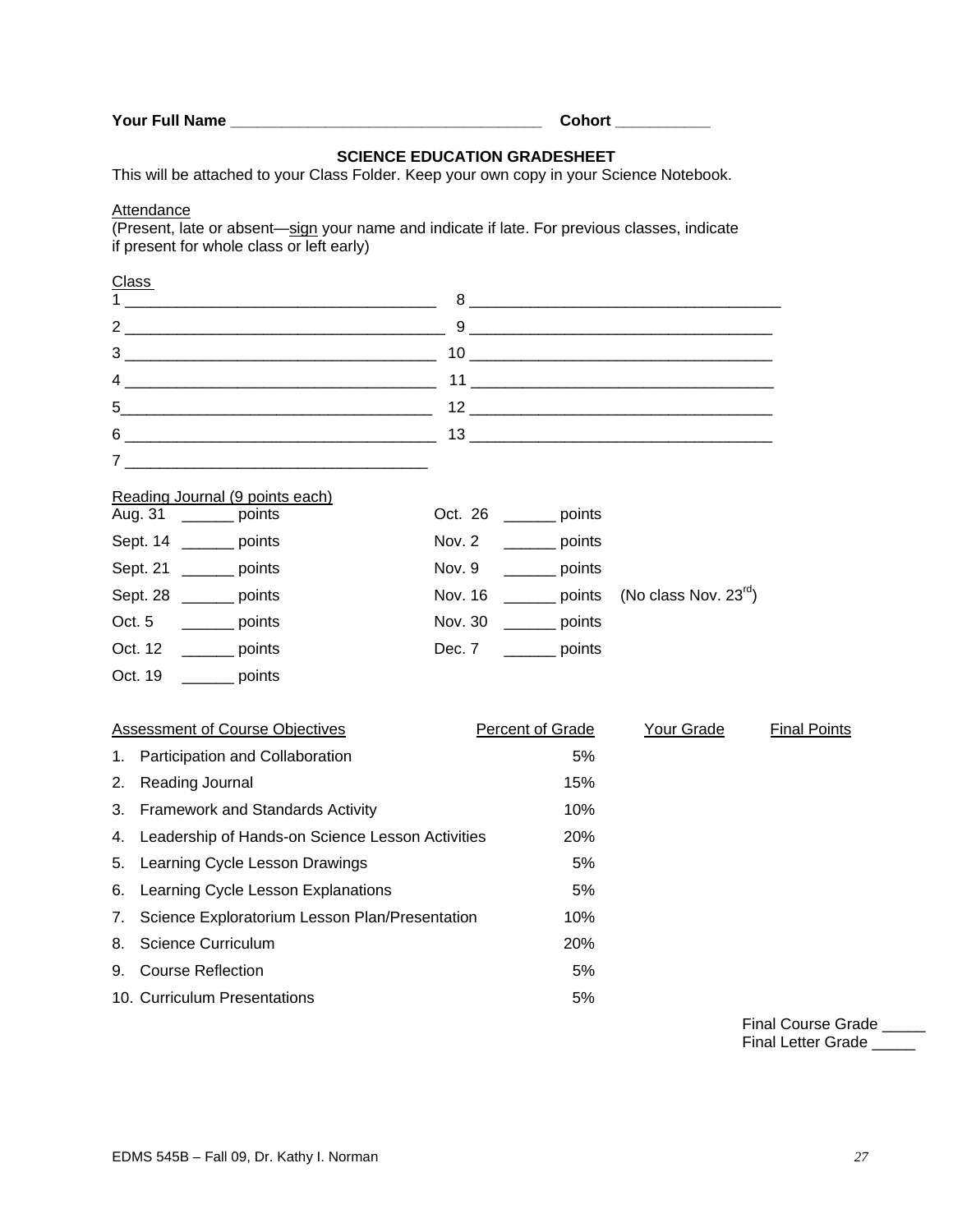## **EDMS 545B COURSE SCHEDULE OF TOPICS AND ASSIGNMENTS: FALL 2009**

| <b>DATE</b>        | <b>COURSE TOPICS &amp; ASSIGNMENTS</b>                                                                                  | <b>Read Chapters</b> |
|--------------------|-------------------------------------------------------------------------------------------------------------------------|----------------------|
| 8/31               | Possible Outcomes: Your Goals and Course Goals                                                                          |                      |
| Class 1            | • Orientation to Class; index card IDs                                                                                  |                      |
|                    | • Participation and Collaboration                                                                                       | 1 and $2$            |
|                    | • The Learning Cycle Model of Instruction                                                                               |                      |
|                    | • Instructor Led Learning Cycle Lesson on Matter                                                                        |                      |
|                    | • Divide into groups of 3 for Leadership of Hands-on Learning Cycle Lessons                                             |                      |
|                    | • Text Overview                                                                                                         |                      |
|                    | • Bring Signed Syllabus Contract to next class (on website under Syllabus)                                              |                      |
|                    | • Bring Erosion Lesson Plan to next class (on website under Handouts)                                                   |                      |
|                    | • Bring Text, Science Framework, and Lab Comp book to next class.                                                       |                      |
|                    | • Download, print and bring California Science Content Standards, Grades K-6 to                                         |                      |
|                    | next class http://www.cde.ca.gov/be/st/ss/scmain.asp. (You must print these                                             |                      |
|                    | even though they are in the Frameworks; you will need them separate.)                                                   |                      |
|                    | For next session: Write Big Ideas Paper on Ch 1 or 2 in Blue Book. Bring Culture Bag.                                   |                      |
| 9/7                | Labor Day Holiday                                                                                                       |                      |
| 9/14               | Turn in Reading Journal                                                                                                 |                      |
| Class 2            | • Writing Learning Objectives, Science Concepts & Essential Questions                                                   |                      |
|                    | • Concept Mapping Instructor Led Learning Cycle Lesson on Landforms: Erosion                                            | $3$ and $4$          |
|                    | • Drawings and Explanations in Composition Book                                                                         | Framework            |
|                    | • Team time for Learning Cycle Lessons                                                                                  | $1 - 22$             |
|                    | • Private Universe: What causes the seasons? Understanding science concepts.                                            |                      |
|                    | • Science Framework Discussion: Do Part A- Framework Summary Response.                                                  |                      |
|                    | • Each person should bring Science Framework & Content Standards to classes.                                            |                      |
|                    | • Divide into groups of 4 for Year-Long Curriculum                                                                      |                      |
|                    | • Culture Bags                                                                                                          |                      |
|                    | For next session: Draw Concept Map on Ch 3 or 4 in Blue Book.                                                           |                      |
| 9/21               | Turn in Reading Journal                                                                                                 |                      |
| Class 3            | Meet at Jack's Pond Nature Center; We will begin at 1:15                                                                | 5 and 6              |
|                    | • Turn in Reading Journal.                                                                                              |                      |
|                    | • Nature Center Lesson Activities                                                                                       |                      |
|                    |                                                                                                                         |                      |
|                    | For next session: Write Big Ideas Paper on Ch 5 or 6 in Blue Book.                                                      |                      |
| 9/28<br>Class 4    | Turn in Reading Journal<br>• Science Process Skills and Scientific Attitudes                                            | $7$ and $8$          |
|                    |                                                                                                                         |                      |
|                    | • Science Content Standards Overview and Activity<br>• Instructor Led Learning Cycle Lesson on Heat Transfer (in Ch. 5) |                      |
|                    | • Team 1 Learning Cycle Lesson on topic from Ch. 6                                                                      |                      |
|                    | • Team Time for Science Framework and Standards Activity, Parts B and C                                                 |                      |
|                    |                                                                                                                         |                      |
|                    | For next session: Draw Concept Map on Ch 7 or 8 in Blue Book.                                                           |                      |
| 10/5               | Turn in Reading Journal                                                                                                 | 9 and 10             |
| Class <sub>5</sub> | • Turn in Framework Summary Response and Grade Level Sci Standard Response                                              |                      |
|                    | • Science Framework and Standards Activity presentations                                                                | Comp.                |
|                    | • Teaching English Language Learners in Science                                                                         | Communic             |
|                    | • Instructor Led Learning Cycle Lesson on Electricity (in Ch. 7)                                                        | booklet              |
|                    | • Team 2 Learning Cycle Lesson on topic from Ch. 8                                                                      |                      |
|                    | • Team time for Learning Cycle Lessons                                                                                  |                      |
|                    | For next session: Write Big Ideas Paper on Ch 9 or 10 in Blue Book.                                                     |                      |
| 10/12              | Turn in Reading Journal                                                                                                 |                      |
| Class 6            | • Work on Science Curriculum Unit: Grade Level Groups                                                                   |                      |
|                    | • Performance Assessments                                                                                               | 11 and 12            |
|                    | • Developing Criteria for Assessing Learning and Using Rubrics to Show Criteria                                         |                      |
|                    | • Instructor Led Learning Cycle Lesson on Light (in Ch. 9)                                                              |                      |